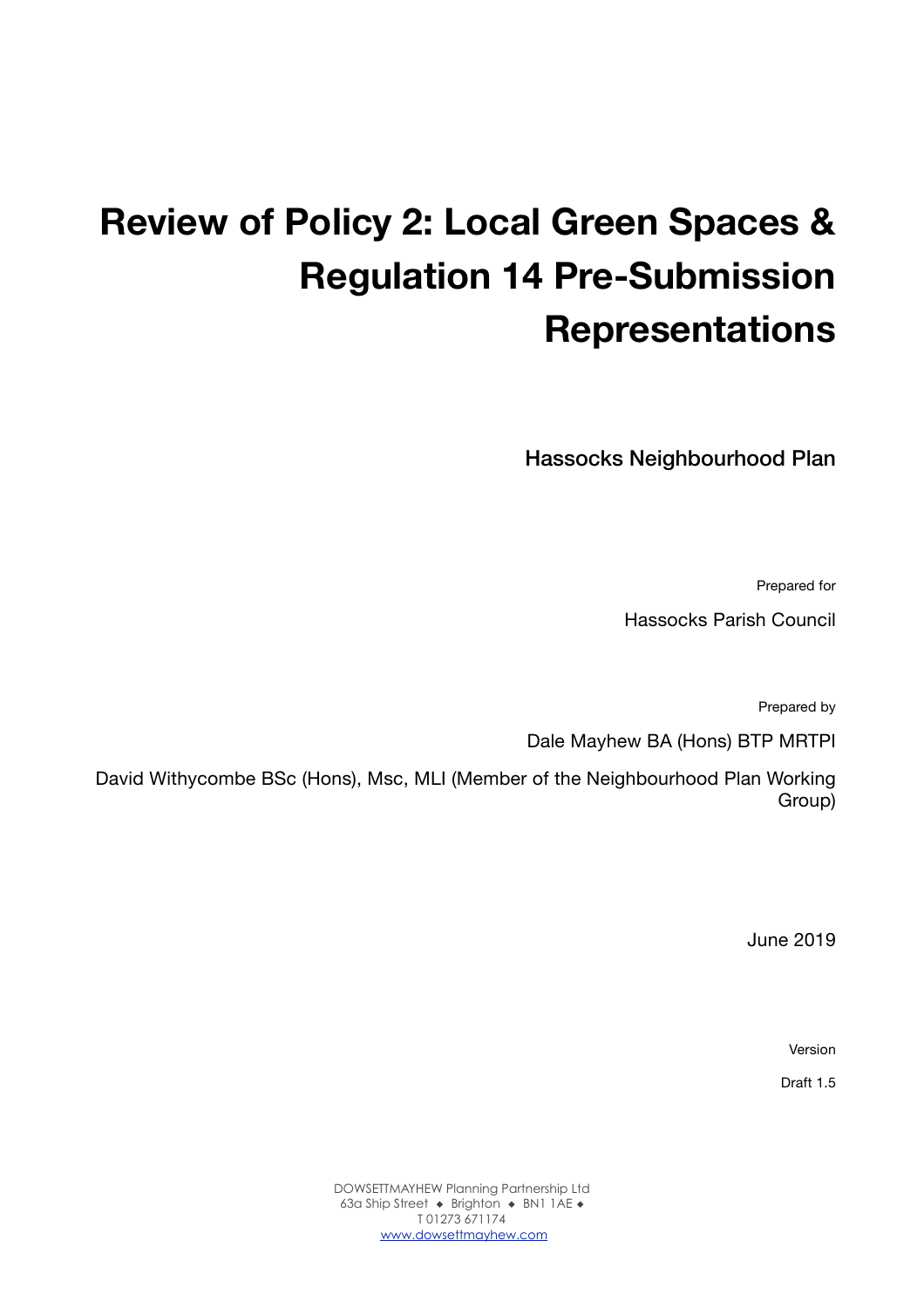### **Contents Page**

| 1. | Introduction                                                                                                                                                                        | 1  |
|----|-------------------------------------------------------------------------------------------------------------------------------------------------------------------------------------|----|
| 2. | Appraisal of Higher Tier Guidance on the Use of Local Green Space                                                                                                                   |    |
| 3. | Appraisal of Other Examples of Neighbourhood Plan Local Green Space Designation<br><b>Policies</b>                                                                                  | 5  |
| 4. | Appraisal of Relevant Decisions in Particular Appeal and Secretary of State Decision In<br>and Around Hassocks with Respect to Matters Relating to Local Green Space<br>Designation | 8  |
| 5. | Hassocks Neighbourhood Plan Regulation 14 Pre-Submission Consultation                                                                                                               | 10 |
| 6. | <b>Summary of Representations Received</b>                                                                                                                                          | 10 |
| 7. | Review of Submissions by Interested Parties With Respect to Proposed Local Green<br><b>Space Designation</b>                                                                        | 11 |
| 8. | Review of Each Proposed Local Green Space With Regard to the Principle of its<br>Designation, and its Physical Extent                                                               | 20 |
| 9. | Summary of Proposed Changes to Policy 2: Local Green Spaces                                                                                                                         | 28 |

### **Appendices**

Appendix 1 Minutes of Neighbourhood Plan Working Group meeting: 23 May 2019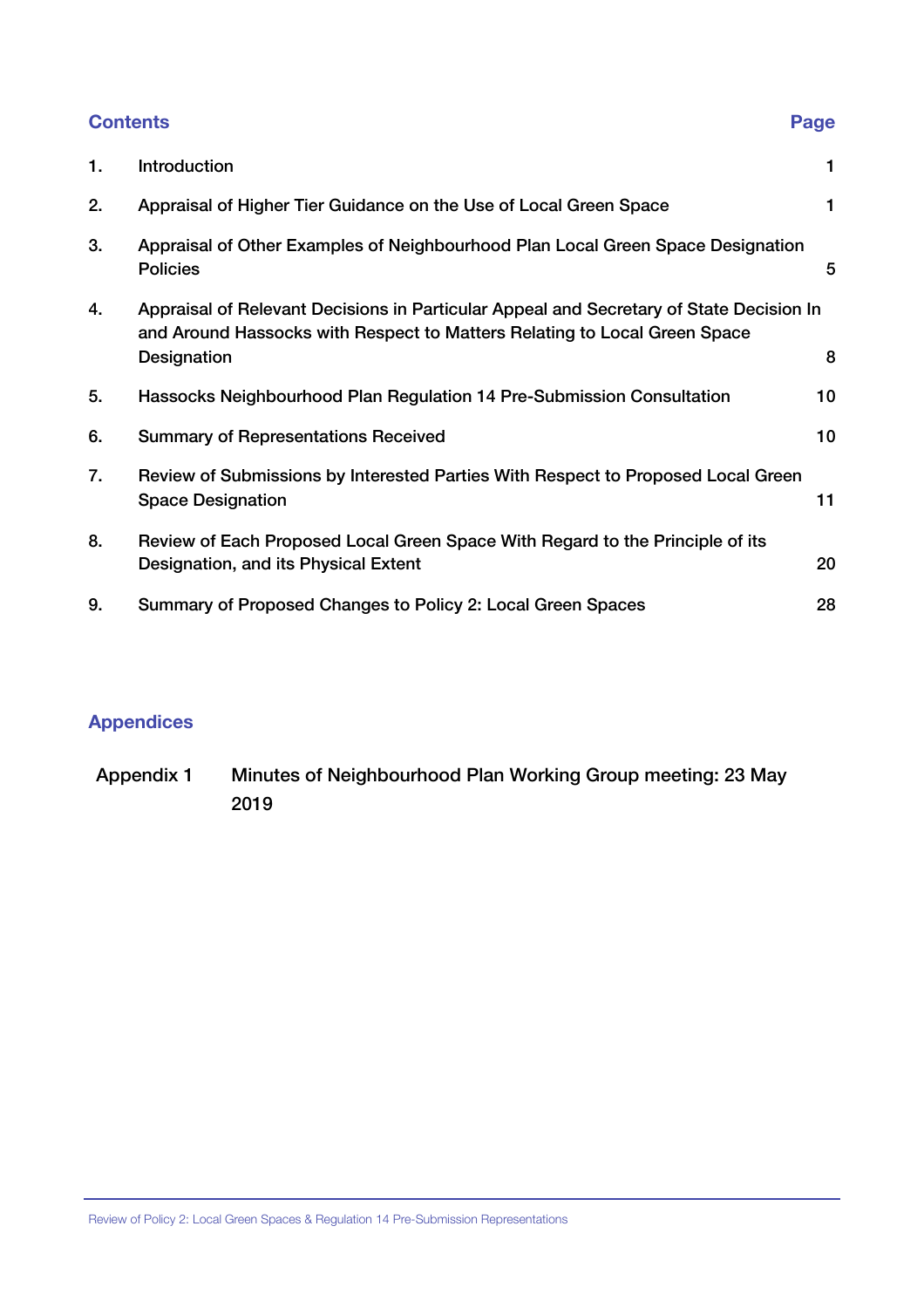#### <span id="page-2-0"></span>**1. INTRODUCTION**

- 1.1. This document has been prepared for Hassocks Parish Council (HPC) following a review of representations received in response to the Regulation 14 Pre-Submission consultation on the Hassocks Neighbourhood Plan (HNP)
- 1.2. The purpose of the document is to:
	- Provide an appraisal of higher tier guidance on the use of Local Green Space (LGS) designations, including by reference to advice contained in the NPPF and NPPG and whether it is:
		- In reasonably close proximity to the community it serves;
		- Is demonstrably special to a local community and holds a particular local significance; and
		- Is local in character and not an extensive tract of land.
	- Provide an appraisal of other examples of Neighbourhood Plan Local Green Space designation policies and feedback from relevant Examinations;
	- Provide an appraisal of any relevant decisions in particular, Appeal and Secretary of State decisions in and around Hassocks with respect to considerations of matters relating to Local Green Space designation;
	- Review of submissions by interested parties with respect to proposed Local Green Space designation; and
	- Review of each proposed Local Green Space with regard to the principle of its designation, and its physical extent.
- 1.3. The above actions have resulted in recommended changes to Policy 2: Local Green Spaces. These are to be considered by the Neighbourhood Plan Working Group (NPWG) prior to the preparation of the Submission HNP.
- 1.4. The Paper should be read in conjunction with "Revised Hassocks Neighbourhood Plan, Local Green Space Policy Review, October 2018."

### <span id="page-2-1"></span>**2. APPRAISAL OF HIGHER TIER GUIDANCE ON THE USE OF LOCAL GREEN SPACE**

#### National Planning Policy Framework, February 2019

2.1. The National Planning Policy Framework (NPPF) sets out the Government's planning policies for England and how these should be applied. It provides a framework within which locally-prepared plans for housing and other development can be produced.

Review of Policy 2: Local Green Spaces & Regulation 14 Pre-Submission Representations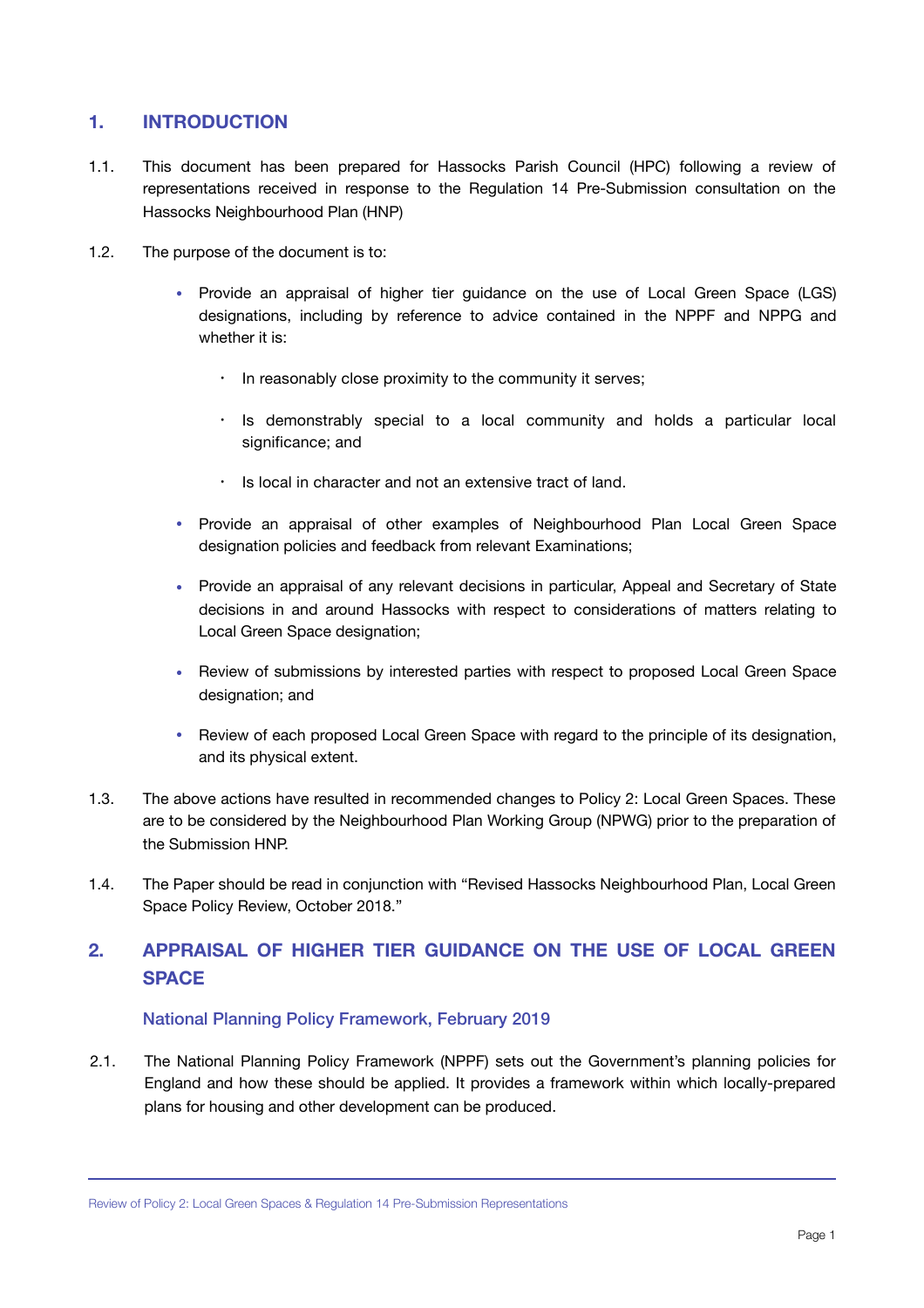- 2.2. Paragraph 99 states the designation of land as Local Green Space through local and Neighbourhood Plans allows communities to identify and protect green areas of particular importance to them. Designating land as Local Green Space should be consistent with the local planning of sustainable development and complement investment in sufficient homes, jobs, and other essential services. Local Green Spaces should only be designated when a Plan is prepared or updated, and be capable of enduring beyond the end of the Plan period.
- 2.3. Paragraph 100 states Local Green Space designation should only be used where the green space is:
	- In reasonably close proximity to the community it serves;
	- Demonstrably special to a local community and holds a particular local significance, for example because of its beauty, historic significance, recreational value (including as a playing field), tranquillity, or richness of its wildlife; and
	- Local in character and is not an extensive tract of land.
- 2.4. Paragraph 101 states policies for managing development within a Local Green Space should be consistent with those for Green Belts.

#### <span id="page-3-5"></span><span id="page-3-4"></span>National Planning Policy Guidance

- 2.5. National Planning Policy Guidance (NNG) advises Local Green Space designation is a way to provide special protection against development for green areas of particular importance to local communities. [1](#page-3-0)
- 2.6. It states designating any Local Green Space will need to be consistent with local planning for sustainable development in the area. In particular, Plans must identify sufficient land in suitable locations to meet identified development needs, and the Local Green Space designation should not be used in a way that undermines this aim of plan making. <sup>[2](#page-3-1)</sup>
- <span id="page-3-6"></span>2.7. LGSs may be designated where those spaces are demonstrably special to the local community, whether in a village or in a neighbourhood in a town or city. [3](#page-3-2)
- <span id="page-3-7"></span>2.8. Different types of designations are intended to achieve different purposes. If land is already protected by designation then consideration should be given to whether any additional local benefit would be gained by designation as LGS. [4](#page-3-3)

<span id="page-3-0"></span>[<sup>1</sup>](#page-3-4) Paragraph: 005 Reference ID: 37-005-20140306

<span id="page-3-1"></span>[<sup>2</sup>](#page-3-5) Paragraph: 007 Reference ID: 37-007-20140306

<span id="page-3-2"></span>[<sup>3</sup>](#page-3-6) Paragraph: 009 Reference ID: 37-009-20140306

<span id="page-3-3"></span>[<sup>4</sup>](#page-3-7) Paragraph: 011 Reference ID: 37-011-20140306

Review of Policy 2: Local Green Spaces & Regulation 14 Pre-Submission Representations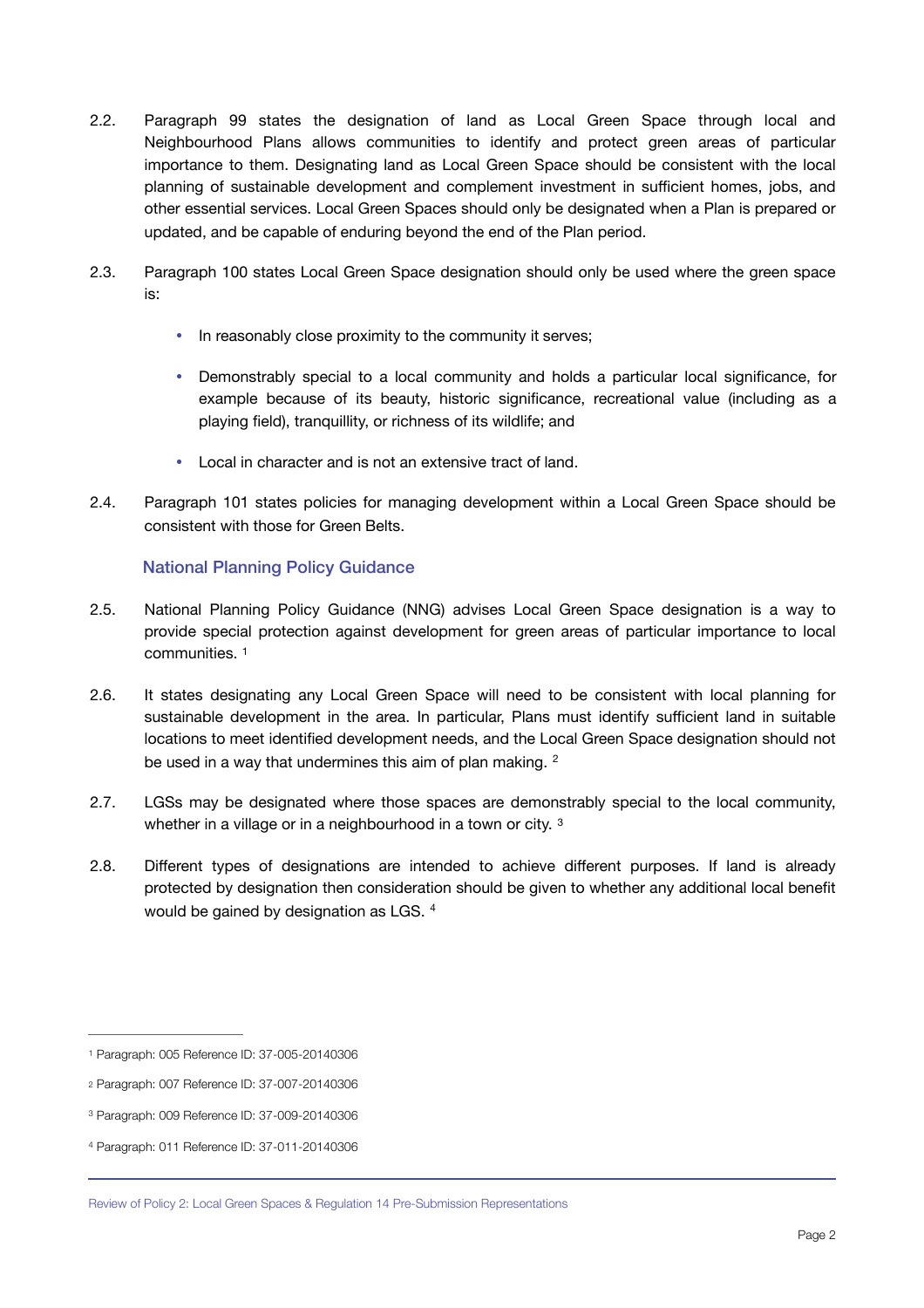- 2.9. It confirms the proximity of a LGS to the community it serves will depend on local circumstances including why the green area is seen as special, but it must be reasonably close. For example, if public access is a key factor, then the site would normally be within easy walking distance of the community served. [5](#page-4-0)
- <span id="page-4-7"></span>2.10. The NPPG advises there are no hard and fast rules about how big a LGSe can be because places are different and a degree of judgment will inevitably be needed. However, [paragraph 100](https://www.gov.uk/guidance/national-planning-policy-framework/8-promoting-healthy-and-safe-communities#para100) of the National Planning Policy Framework is clear that Local Green Space designation should only be used where the green area concerned is not an extensive tract of land. Consequently, blanket designation of open countryside adjacent to settlements will not be appropriate. In particular, designation should not be proposed as a 'back door' way to try to achieve what would amount to a new area of Green Belt by another name. [6](#page-4-1)
- <span id="page-4-9"></span><span id="page-4-8"></span>2.11. It states provided that land can meet the criteria at [paragraph 100](https://www.gov.uk/guidance/national-planning-policy-framework/8-promoting-healthy-and-safe-communities#para100) of the NPPF there is no lower size limit for a Local Green Space. [7](#page-4-2)
- 2.12. Some areas that may be considered for designation as LGS may already have largely unrestricted public access, though even in places like parks, there may be some restrictions. However, other land could be considered for designation even if there is no public access (e.g. green areas which are valued because of their wildlife, historic significance and/or beauty). [8](#page-4-3)
- <span id="page-4-10"></span>2.13. Designation does not in itself confer any rights of public access over what exists at present. Any additional access would be a matter for separate negotiation with land owners whose legal rights must be respected.
- 2.14. Areas that may be considered for designation as Local Green Space may be crossed by Public Rights of Way. There is no need to designate linear corridors as Local Green Space simply to protect rights of way, which are already protected under other legislation. <sup>9</sup>
- <span id="page-4-11"></span>2.15. A LGS does not need to be in public ownership. However, the Local Planning Authority (in the case of Local Plan Making) or the qualifying body (in the case of Neighbourhood Plan Making) should contact landowners at an early stage about proposals to designate any part of their land as LGS. Landowners will have opportunities to make representations in respect of proposals in a Draft Plan. [10](#page-4-5)
- <span id="page-4-13"></span><span id="page-4-12"></span>2.16. Designating a green area as LGS would give it protection consistent with that in respect of Green Belt, but otherwise, there are no new restrictions or obligations on landowners. [11](#page-4-6)

<span id="page-4-0"></span>[<sup>5</sup>](#page-4-7) Paragraph: 014 Reference ID: 37-014-20140306

<span id="page-4-1"></span>[<sup>6</sup>](#page-4-8) Paragraph: 015 Reference ID: 37-015-20140306

<span id="page-4-2"></span>[<sup>7</sup>](#page-4-9) Paragraph: 016 Reference ID: 37-016-20140306

<span id="page-4-3"></span>[<sup>8</sup>](#page-4-10) Paragraph: 017 Reference ID: 37-017-20140306

<span id="page-4-4"></span>[<sup>9</sup>](#page-4-11) Paragraph: 018 Reference ID: 37-018-20140306

<span id="page-4-5"></span>[<sup>10</sup>](#page-4-12) Paragraph: 019 Reference ID: 37-019-20140306

<span id="page-4-6"></span>[<sup>11</sup>](#page-4-13) Paragraph: 020 Reference ID: 37-020-20140306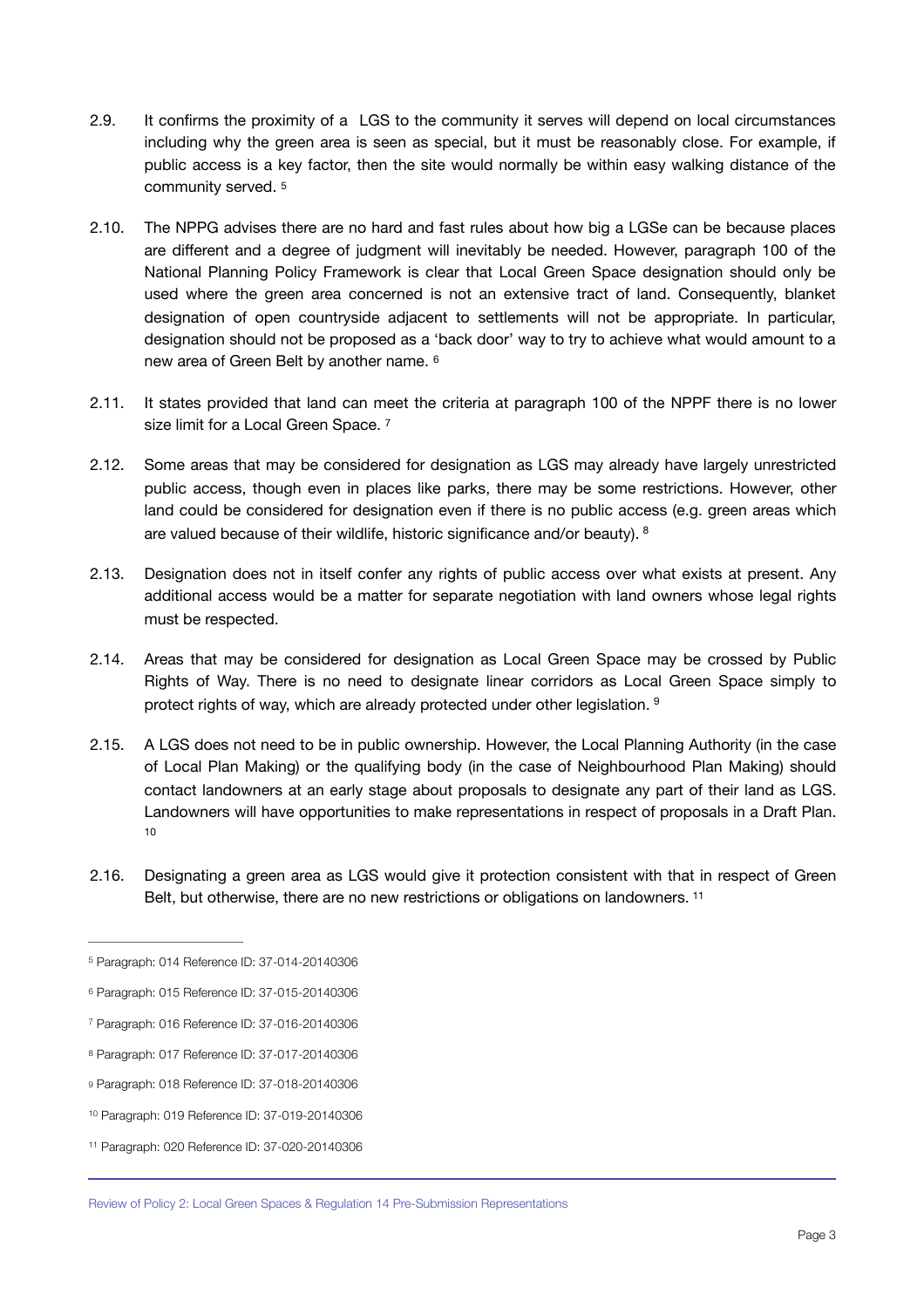2.17. Management of land designated as LGS will remain the responsibility of its owner. If the features that make a green area special and locally significant are to be conserved, how it will be managed in the future is likely to be an important consideration. Local communities can consider how, with the landowner's agreement, they might be able to get involved, perhaps in partnership with interested organisations that can provide advice or resources. [12](#page-5-0)

#### <span id="page-5-1"></span>Mid Sussex District Plan

- 2.18. Mid Sussex District Plan (MSDP) was adopted in March 2018. It replaces the Mid Sussex Local Plan 2004 (other than saved Local Plan policies).
- 2.19. The MSDP does not apply to that part of the District within the South Downs National Park (SDNP). The South Downs National Park Authority (SDNPA) is preparing the South Downs Local Plan (SDLP) for those areas in the SDNP. Until such time as the South Downs Local Plan is adopted, any relevant general or site specific policy in the Mid Sussex Local Plan (MSLP) will continue to apply to development proposals in that part of the district within the SDNP.
- 2.20. MSDC preference is that the location and nature of additional development is identified through Neighbourhood Plans. This reflects the Government's localism agenda, and its view that giving power and responsibility to local communities will give them the confidence to accept appropriate development and the corresponding benefits that can come with it.
- 2.21. The MSDP confirms all of the town and parish councils within the District Plan area have prepared, or are preparing Neighbourhood Plans.
- 2.22. MSDC consider Town and Parish Councils are shaping sustainable neighbourhoods with their communities by allocating land for a variety of uses including housing, business, and LGSs that reflect distinct local character, needs and aspirations.

#### Mid Sussex District Council Site Allocation Document

- 2.23. Mid Sussex District Council has commenced work on the preparation of the Site Allocations Development Plan Document (DPD) which will identify sufficient housing sites to meet the residual housing requirement set out in the adopted District Plan.
- 2.24. The District's work commenced with the preparation of the Strategic Housing and Employment Land Availability Assessment (SHELAA). The SHELAA represents the palette of sites for the Site Allocations Document.
- 2.25. In September 2018, Scrutiny Committee for Communities, Housing and Planning considered the conclusions of "Site Selection Paper One – Assessment of Housing Sites against District Plan Strategy." This paper sets out the sites that did not meet the District Plan strategy, and are therefore not being considered further at this time.

<span id="page-5-0"></span>[<sup>12</sup>](#page-5-1) Paragraph: 021 Reference ID: 37-021-20140306

Review of Policy 2: Local Green Spaces & Regulation 14 Pre-Submission Representations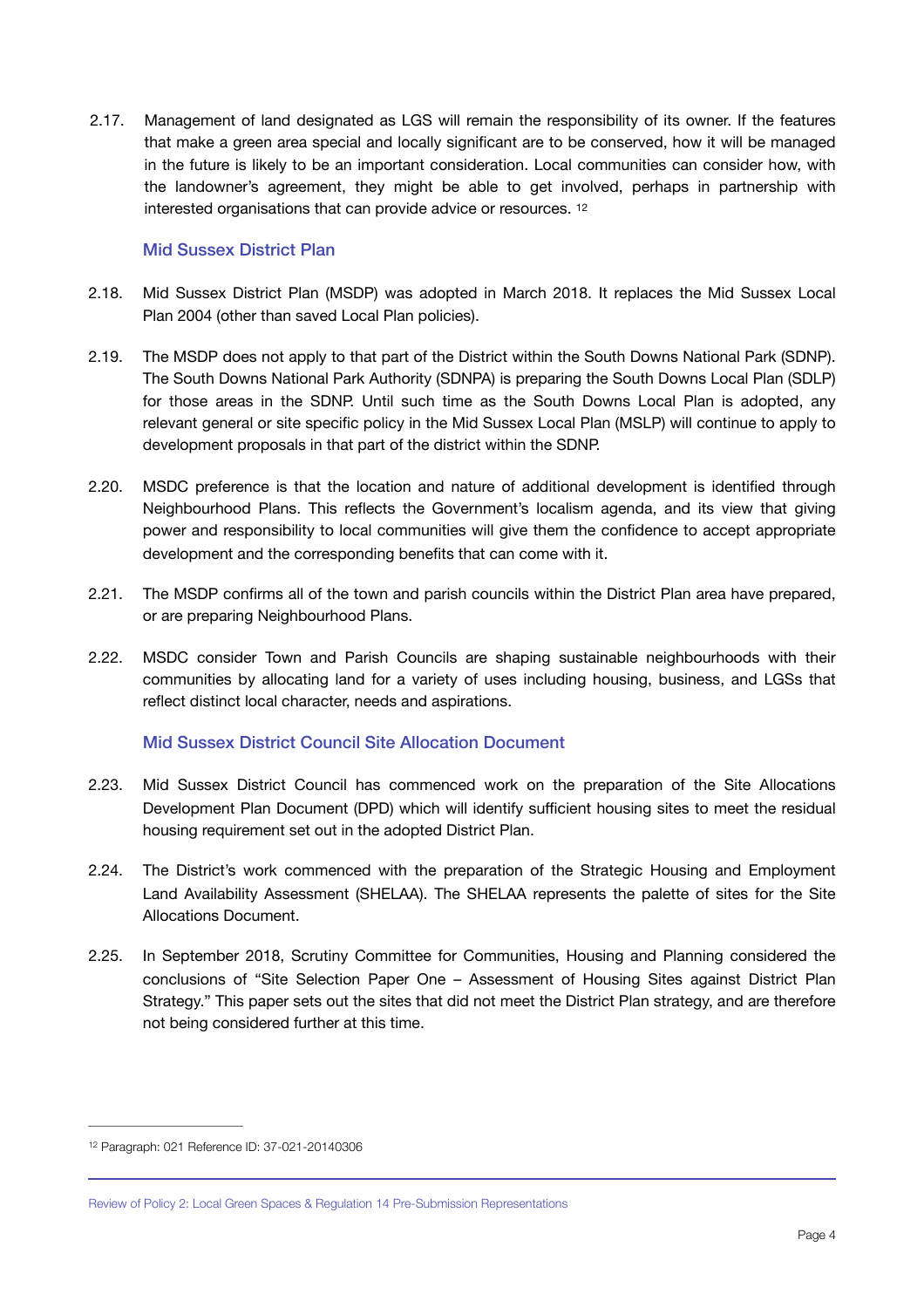- 2.26. In November 2018, Scrutiny Committee for Communities, Housing and Planning considered the proposed, and agreed the Site Selection Methodology (Site Selection Paper Two), which sets out the site selection criteria for housing and employment sites. The site selection criteria establishes the suitability, availability and deliverability of each site. The criteria has been designed to enable a comparison of sites against one another with the aim of determining the most sustainable and developable sites for allocation in accordance with the NPPF.
- 2.27. The Assessment of sites against agreed methodology is currently ongoing by MSDC Officers.
- 2.28. Consultation on the Regulation 19 Site Allocation Document is envisaged between August-October 2019. Submission is envisaged in Winter 2019 with estimated date for Adoption Summer 2020.

#### South Downs National Park Local Plan

- 2.29. The SDLP is currently at Examination.
- 2.30. The Submission SDLP includes Development Management Policy SD47: Local Green Spaces. The Policy designates Local Green Spaces which have been promoted to the National Park Authority as demonstrably special to the local community. No areas are proposed for designation in Hassocks.
- 2.31. Following a series of public hearings, the Inspector invited the South Downs National Park Authority to consult on a schedule of main modifications, to the SDLP. Consultation on the main modifications took place between Friday 01 February 2019 - Thursday 28 March 2019.
- 2.32. No modifications were proposed to Policy SD47 as part of the recent consultation.
- 2.33. The Inspector's Report of the SNLP is currently awaited.

### <span id="page-6-0"></span>**3. APPRAISAL OF OTHER EXAMPLES OF NEIGHBOURHOOD PLAN LOCAL GREEN SPACE DESIGNATION POLICIES**

- 3.1. A review of Neighbourhood Plan Examiners Reports has been undertaken to ascertain Examiners views on how the criteria of Paragraph 100 of the NPPF can be positively met by those bodies preparing Neighbourhood Plans.
- 3.2. The role of an Examiner is to examine whether or not the submitted Plan meets the Basic Conditions. In considering whether the Plan meets the Basic Conditions, the Neighbourhood Plan must, amongst other matters, have regard to national policies and advice contained in guidance issued by the Secretary of State.
- 3.3. With respect to LGS, the NPPF states LGS designation should only be used where the green space is:
	- In reasonably close proximity to the community it serves;
	- Demonstrably special to a local community and holds a particular local significance, for example because of its beauty, historic significance, recreational value (including as a playing field), tranquillity or richness of its wildlife; and

Review of Policy 2: Local Green Spaces & Regulation 14 Pre-Submission Representations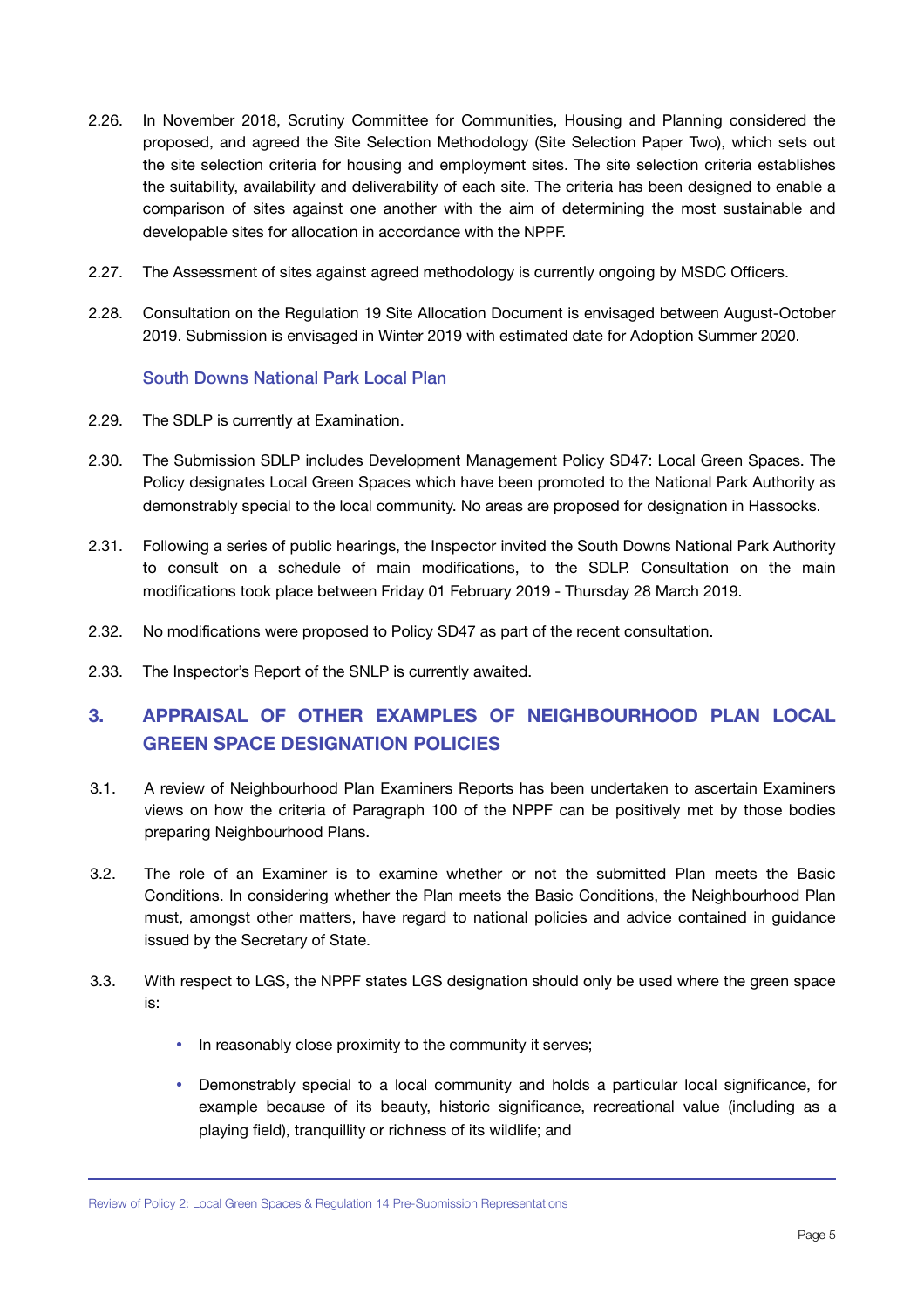- Local in character and is not an extensive tract of land.
- 3.4. Set out below are Examiners views/recommendations of each of the above criteria.
- 3.5. It should be noted, the extent to which Examiners consider whether a proposed LGS meets the criteria varies greatly. In some cases, Neighbourhood Plans are supported by a dedicated background paper to justify the proposed designation(s), in other cases, no such evidence has been prepared.
- 3.6. in addition, Examiners Reports in some instances advise the Examiner has walked the proposed area(s) and in turn considers the area(s) meets the criteria.

#### <span id="page-7-4"></span>Reasonably Close Proximity to the Community it Serves

- 3.7. As set out above, NPPG confirms the proximity of a LGS to the community it serves will depend on local circumstances, including why the green area is seen as special, but it must be reasonably close. For example, if public access is a key factor, then the site would normally be within easy walking distance of the community served. [13](#page-7-0)
- 3.8. In considering the proposed LGS in the Lewes Neighbourhood Development Plan 2015-2033, the Examiner concluded he was satisfied that the proposed LGS are all within close proximity of the community that they service. The Examiner advised<sup>14</sup> this criteria was satisfie[d](#page-7-1) as the proposed LGS are either within the main body of the town, or at a point where it adjoins the open countryside.

#### <span id="page-7-6"></span><span id="page-7-5"></span>Demonstrably Special to a Local Community and Holds Particular Local Significance

- 3.9. As set out above, the NPPF confirms an area may be demonstrably special to a local community and holds a particular local significance, for example because of its beauty, historic significance, recreational value (including as a playing field), tranquillity or richness of its wildlife.
- 3.10. In considering the proposed LGS in the Ardingly Neighbourhood Plan, the Examiner concluded "through the consultation process, the sites have been demonstrated to be special to the local community and to hold particular local significance." [15](#page-7-2)
- <span id="page-7-7"></span>3.11. In considering the proposed LGS in the Bolney Neighbourhood Plan, the Examiner advised one of the areas proposed for designation is used by the general public, affords some long distance views of the South Downs, close to the listed Church, and boasts mature trees. In addition, the Examiner advised that whilst on site he…"*witnessed the area being clearly used for recreational purposes including cricket and by dog walkers."* [16](#page-7-3)

<span id="page-7-0"></span>[<sup>13</sup>](#page-7-4) Paragraph: 014 Reference ID: 37-014-20140306

<span id="page-7-1"></span>[<sup>14</sup>](#page-7-5) Para 7.79 of Lewes Neighbourhood Development Plan 2015-2033, Examiner's Report

<span id="page-7-2"></span><sup>&</sup>lt;sup>15</sup>Policy 6: Local Green Space, Ardingly Neighbourhood Plan 2013-2031, Examiner's Report

<span id="page-7-3"></span><sup>&</sup>lt;sup>16</sup>Policy BOLA1 Protect and Enhance Open Spaces in the Village, Bolney Parish Neighbourhood Plan 20[16](#page-7-7)-2031, Examiner's Report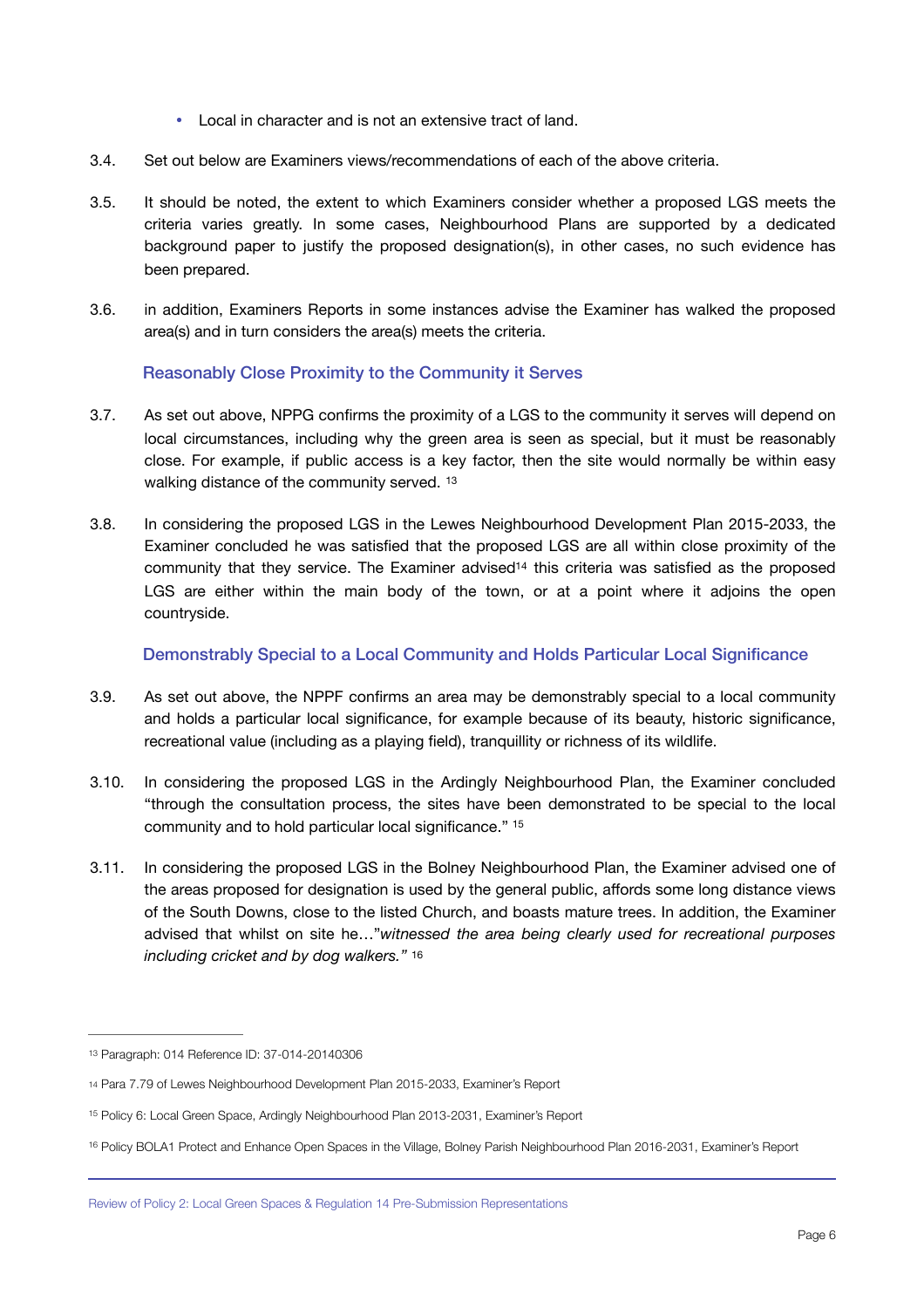- 3.12. In considering the proposed LGS in the Storrington, Sullington and Washington Neighbourhood Plan, the Examiner considered whether LGS status was appropriate given public access to the land has been prevented by the landowner fencing off the field.
- 3.13. in this regard the Examiner advised he was satisfied that "*prior to the erection of this enclosure, the public enjoyed access, albeit on an informal basis, rather than "by right". I heard how the land was used for dog walking and jogging, although I imagine that the field was not managed in such a way as to be suitable for formal games, essentially being an agricultural field….However, since the fence was put up and public access to what is private land, has been effectively denied, the field no longer performs its recreational role, which was the main basis for its designation. I can see no value in recognising the recreational value of the land, if there is no possibility of the public enjoying it for recreational purposes."*
- 3.14. In light of this and in conclusion, the Examiner advised " *in coming to my conclusion, it is important that the land should have a likelihood of performing the purpose for which it is recognised at the time when the Plan is being made. Local Green Space does not confer public rights. I see no*  likelihood that public usage will be reintroduced, irrespective of any conclusion I come on the *question of its LGS status. I therefore conclude that in view of the fact that it can no longer be used for recreation, it no longer passes the tests as set out in Paragraph 77 of the NPPF (2012).This is in line with PPG advice that land can be designated without public access "because of its wildlife, historic significance and/or beauty" rather than for a recreational role, which it no longer performs"*
- 3.15. The Examiner also considered whether the public access along the footpath corridor should be designated. In doing so, the Examiner concluded *"there is no need to designate linear corridors as local green space simply to protect rights of way, which are already protected under other legislation".*

#### Local in Character and is Not an Extensive Tract of Land

- 3.16. As set out above, NPPG confirms there are no hard and fast rules about how big a LGS can be because places are different and a degree of judgment will inevitably be needed.
- 3.17. The NPPG advises [paragraph 100](https://www.gov.uk/guidance/national-planning-policy-framework/8-promoting-healthy-and-safe-communities#para100) of the NPPF is clear that LGS designation should only be used where the green area concerned is not an extensive tract of land. Consequently, blanket designation of open countryside adjacent to settlements will not be appropriate. In particular, designation should not be proposed as a 'back door' way to try to achieve what would amount to a new area of Green Belt by another name. [17](#page-8-0)
- <span id="page-8-2"></span>3.18. In considering the proposed LGS in the Lewes Neighbourhood Development Plan 2015-2033, the Examiner concluded the bulk of the proposed LGS are modest in scale and comfortably conform with the criteria in the NPPF that they are local in character and not an extensive tract of land. The Examiner considered LGS which ranged in size from 12 hectares up to 27 hectares. In doing so, the Examiner advised that what might constitute a green space which would be local in character is *"ultimately one of local judgement and may vary between different neighbourhood areas".* [18](#page-8-1)

<span id="page-8-3"></span><span id="page-8-0"></span>[<sup>17</sup>](#page-8-2) Paragraph: 015 Reference ID: 37-015-20140306

<span id="page-8-1"></span><sup>&</sup>lt;sup>[18](#page-8-3)</sup> Para 7.81 of Lewes Neighbourhood Development Plan 2015-2033, Examiner's Report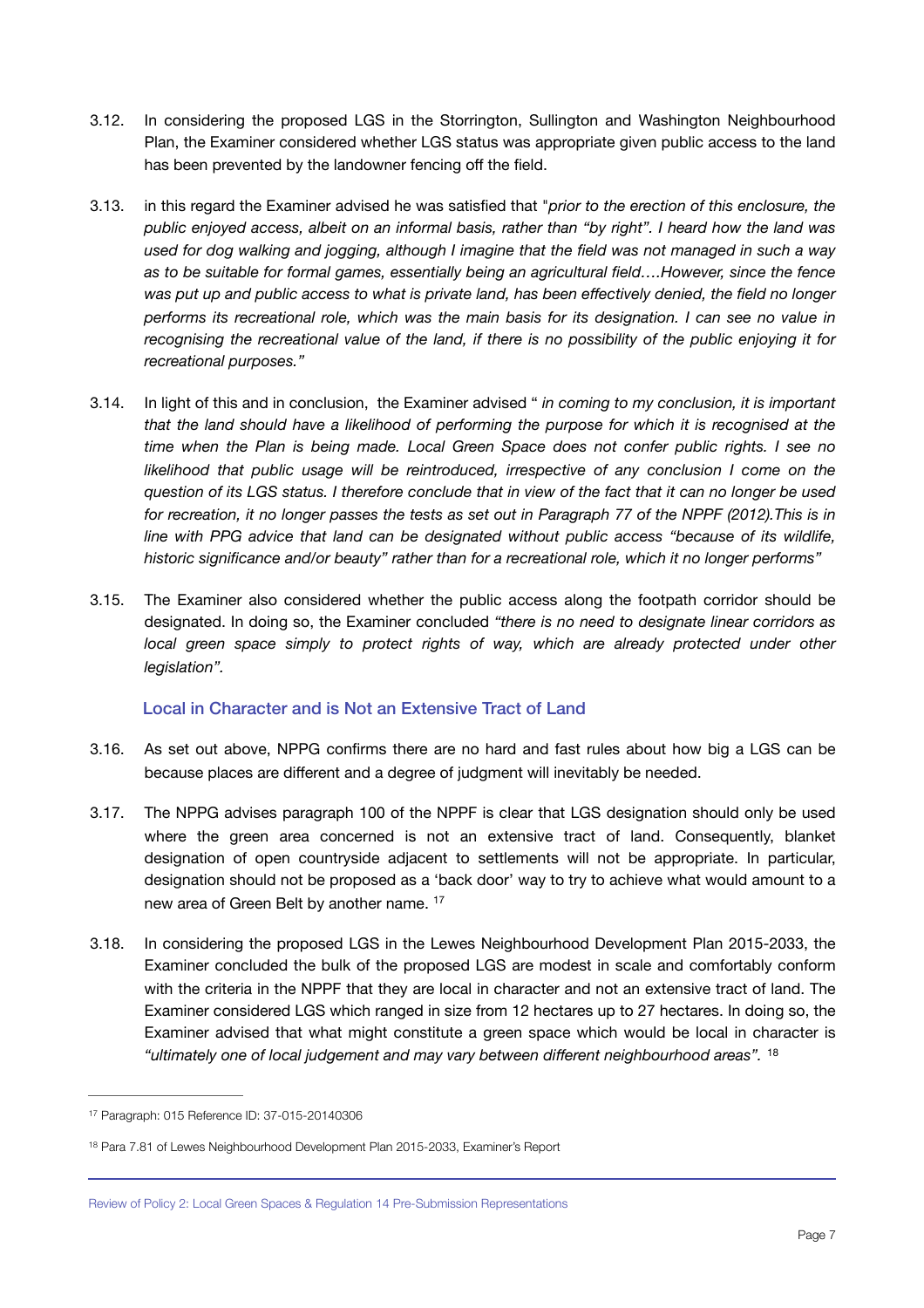- 3.19. In considering the size of the proposed LGS, the Examiner advised *"the larger LGS's are local in scale within the wider context of the neighbourhood area… I am satisfied that they do not represent a blanket designation of open countryside adjacent to the built-up form of the settlement or a "back door" way to achieve what would amount to a new area of Green Belt by another name."*
- 3.20. In considering the proposed LGS in the Lavant Neighbourhood Development Plan, the Examiner considered whether the Amphitheatre, is an extensive tract of land. In this instance, the Examiner concluded *"there is no definition of how big an area has to be to be extensive and whilst it is a large area it is also contained.*" Furthermore, the Examiner advised *"I walked the area on my site visit and I saw people enjoying this open space, exercising their dogs and children and riding horses."* in light of this, the Examiner concluded *"it is an eminently suitable candidate for protection under this policy [Policy LNDP10 Local Green Space]." [19](#page-9-1)*
- <span id="page-9-3"></span>3.21. In considering the proposed LGS in the Plumpton Neighbourhood Plan, the Examiner considered whether the largest proposed LGS which covered 6.8 hectares was an extensive tract of land. In this instance, the Examiner concluded that *"In relation to Plumpton Green as a whole, this does not appear as an extensive tract of land. I also note that its larger size, in relation to the other parts of Local Green Space in the Neighbourhood Area, is simply reflective of its nature and importance to the local community as a connected series of fields separated by hedgerows and shaws close to the centre of the village." [20](#page-9-2)*

## <span id="page-9-0"></span>**4. APPRAISAL OF RELEVANT DECISIONS IN PARTICULAR APPEAL AND SECRETARY OF STATE DECISION IN AND AROUND HASSOCKS WITH RESPECT TO MATTERS RELATING TO LOCAL GREEN SPACE DESIGNATION**

#### <span id="page-9-4"></span>Land to the Rear of Friars Oak, East of London Road, Hassocks (DM/18/2342)

- 4.1. A planning appeal has been submitted by Rydon Homes Ltd for residential development of 130 dwellings and associated works, including change of use of land to form country open space on land to the rear of Friars Oak, east of London Road, Hassocks (LPA Planning Application Reference: DM/18/2342).
- 4.2. The planning application was refused by Mid Sussex District Council District-Wide Planning Committee at their meeting of 29th November 2018.
- 4.3. The appeal site is located immediately beyond the northern edge of the built-up area. It is located to the east of the A273 (London Road); west of the London to Brighton railway line (both routes of which run in a broadly north-south direction); and north of a residential area comprising properties on Shepherds Walk, and three cul-de-sac spurs known as The Bourne, Bankside, and The Spinney. To the north of the appeal site is generally agricultural land.
- 4.4. The appeal site comprises four arable fields typically delineated by existing hedgerows with a number of individual mature trees. The topography of the site is generally flat with a fall towards the western edge of the site, which is delineated by the meandering Herring Stream.

<span id="page-9-1"></span>[<sup>19</sup>](#page-9-3) Policy LNDP10 Local Green Space, Lavant Neighbourhood Development Plan 2016-2031, Examiner's Report

<span id="page-9-2"></span><sup>&</sup>lt;sup>20</sup>Para 169, Plumpton Neighbourhood Plan [20](#page-9-4)17-2030, Examiner's Report

Review of Policy 2: Local Green Spaces & Regulation 14 Pre-Submission Representations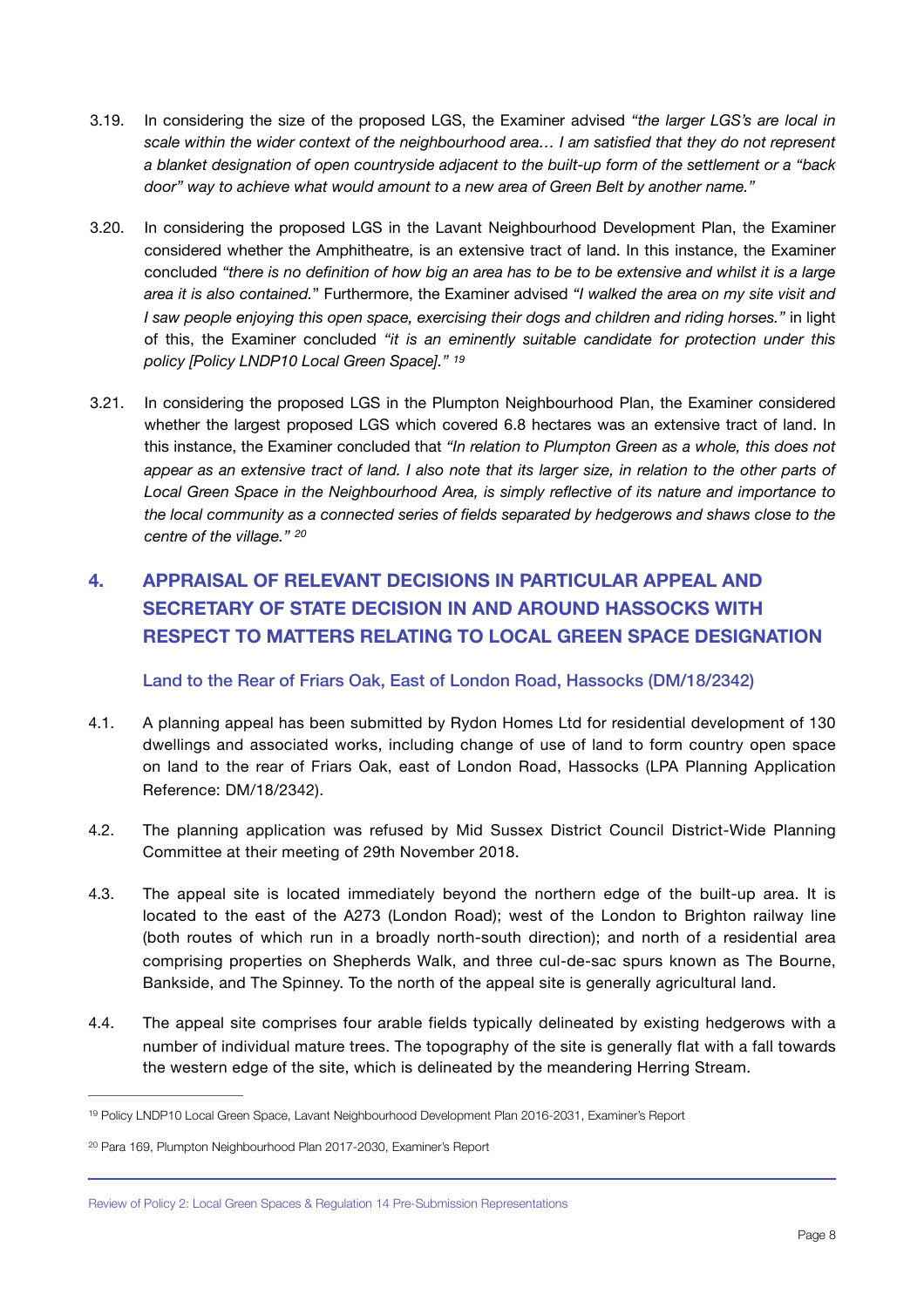- 4.5. Access is predominantly from a point towards the southwest corner of the appeal site via an existing vehicular access, which crosses the herring stream. A further access point is located in the northwest corner of the site.
- 4.6. A Public Right of Way (PRoW) crosses the southern edge of the site in a broadly east-west direction from London Road, crossing the north-south mainline railway, to connect to the public footpath network to the east.
- 4.7. The current proposal comprises a resubmission of a scheme that was previously refused following a call-in of the application by the Secretary of State.
- 4.8. The previous planning application was submitted to Mid Sussex District Council in 2015 (LPA Planning Application Reference: DM/15/0626).
- 4.9. It was subsequently reported to the Mid Sussex District Planning Committee on 13th October 2016 with an Officer recommendation planning permission be granted. Members resolved to approve the application at that meeting, subject to the completion of a satisfactory Legal Agreement, to secure the necessary affordable housing and infrastructure contributions. However, prior to the decision being issued, the application was called-in by the Secretary of State, for his own determination.
- 4.10. A public inquiry was held on 6th 8th June 2017. The Planning Inspector issued a subsequent report dated 10th August 2017 recommending that the Secretary of State refuse planning permission.
- 4.11. The Secretary of State concurred with the Inspector's recommendation and refused planning permission in a Decision letter dated 1st March 2018.
- 4.12. The appeal was determined prior to the adoption of the current MSDP. Its predecessor, the Mid Sussex Local Plan (MSLP), defined the appeal site as falling within a countryside location, and part of the strategic gap between Hassocks and Burgess Hill. Policy C2 of the MSLP sought to limit development in such locations unless it was necessary for agricultural and other use which had to be located in the countryside, or it made a valuable contribution to the landscape and amenity of the gap and enhanced its value as open countryside, and would not compromise individually or cumulatively the objectives and fundamental integrity of the gap.
- 4.13. The Inspector's Report made clear that the appeal proposal was in conflict with both planning policy seeking to protect countryside, and planning policy seeking to protect the strategic gap. The Appeal Inspector considered at that time, the scheme conflicted with these policies and caused harm to the landscape character of the site and its surroundings. However, this carried reduced weight given the then housing need within the District.
- 4.14. With respect to the current appeal, HPC have made representations as an "interested party". With respect to LGS, HPC have advised the NPPF empowers local communities to develop a shared vision for their area. As part of this, the NPPF sets out that Neighbourhood Plans allow communities to identify and protect green areas of particular importance to them through the designation of land as LGS.

Review of Policy 2: Local Green Spaces & Regulation 14 Pre-Submission Representations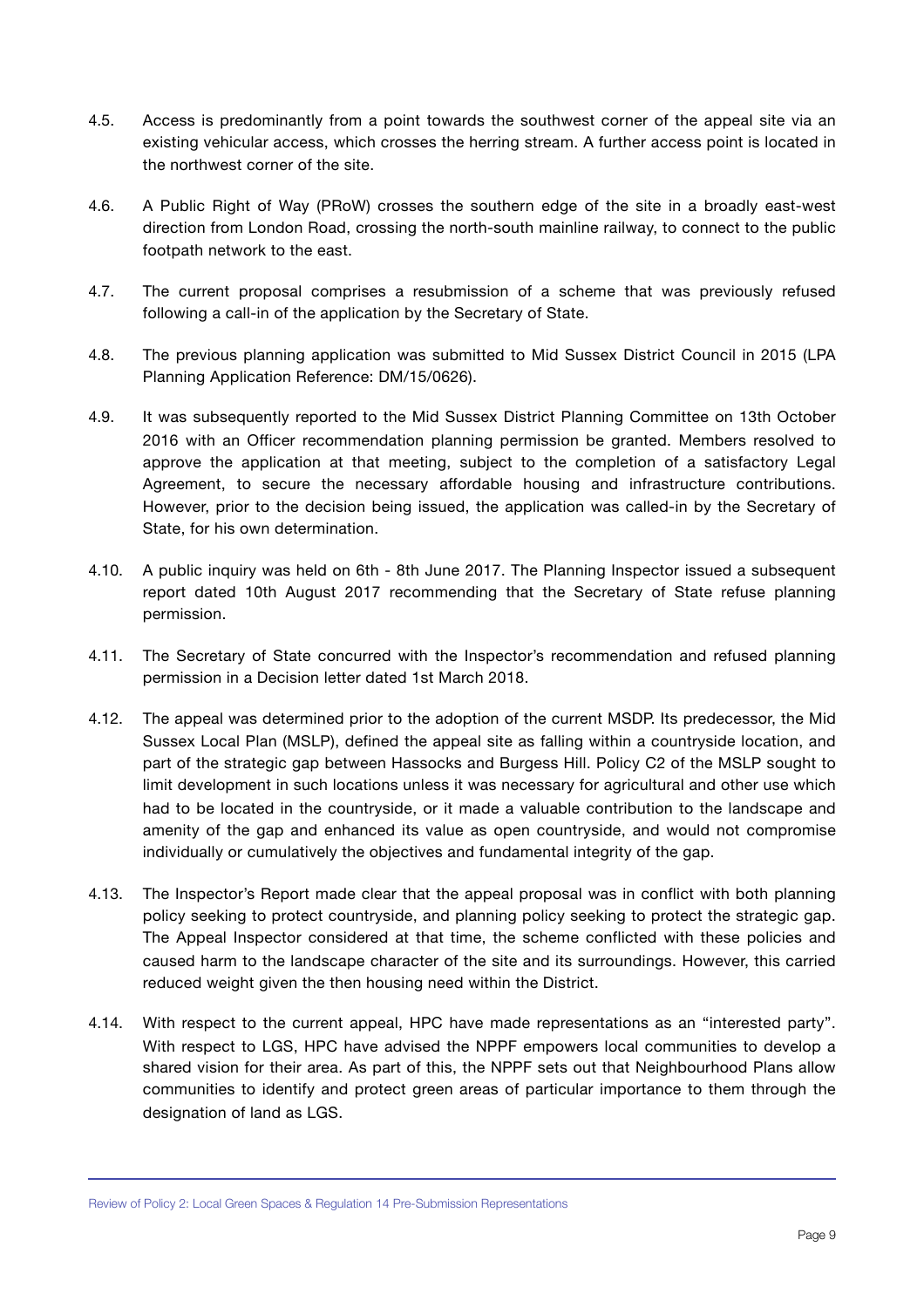- 4.15. It notes this should be consistent with the local planning of sustainable development and complement investment in sufficient homes, jobs and other essential services.
- 4.16. Paragraph 100 of the NPPF sets out the approach and tests that are applicable to the designation of land as Local Green Space. Cognisant of this, the Hassocks Neighbourhood Plan Working Group considered a range of candidate sites for designation as LGS, as part of the preparation of the most recent iteration of the HNP. This includes land which covers part of the appeal site, known as land north of Shepherds Walk (LGS1).
- 4.17. Consideration of the compliance of this, and other candidate sites against the tests of the NPPF has previously been set out in Background Paper Revised Hassocks Neighbourhood Plan, Local Green Space Policy Review, October 2018.
- 4.18. Policy LG2 of the Regulation 14 Pre-Submission HNP states that development proposals which conflict with the purpose of this designation will be resisted. The proposed scheme would result in the substantial development of the proposed LGS for housing, with the majority of the residual areas being given over to an access road, in part on a raised embankment, with attenuation ponds and flood compensation areas to either side.
- 4.19. In light of the above, HPC consider the appeal scheme would conflict with this policy designation. HPC submitted that the allocation of part of the appeal site as a LGS within the emerging HNP is a material consideration in the determination of this appeal.

### <span id="page-11-0"></span>**5. HASSOCKS NEIGHBOURHOOD PLAN REGULATION 14 PRE-SUBMISSION CONSULTATION**

- 5.1. The HNP and accompanying Sustainability Appraisal (SA) was subject to Regulation 14 Pre-Submission consultation for a six week period commencing 7th January 2019.
- 5.2. The consultation documents were available to view online on the dedicated HNP webpage. A hard copy of the documents were made available for inspection at the Parish Centre. Comments were invited by email and/or by post.
- 5.3. Stakeholders were alerted to the consultation via email alerts. Locally in the Parish, notices alerting residents and stakeholders to the consultation were placed on Parish notice boards. In addition, a notice was placed in the Parish magazine.
- 5.4. The consultation closed on the 18th February 2019.

#### <span id="page-11-1"></span>**6. SUMMARY OF REPRESENTATIONS RECEIVED**

- 6.1. A total of 63 representations were received in response to the Regulation 14 Pre-Submission **Consultation**
- 6.2. Representations were received from a variety of stakeholders. These can be summarised as follows:
	- 41 representations from local residents;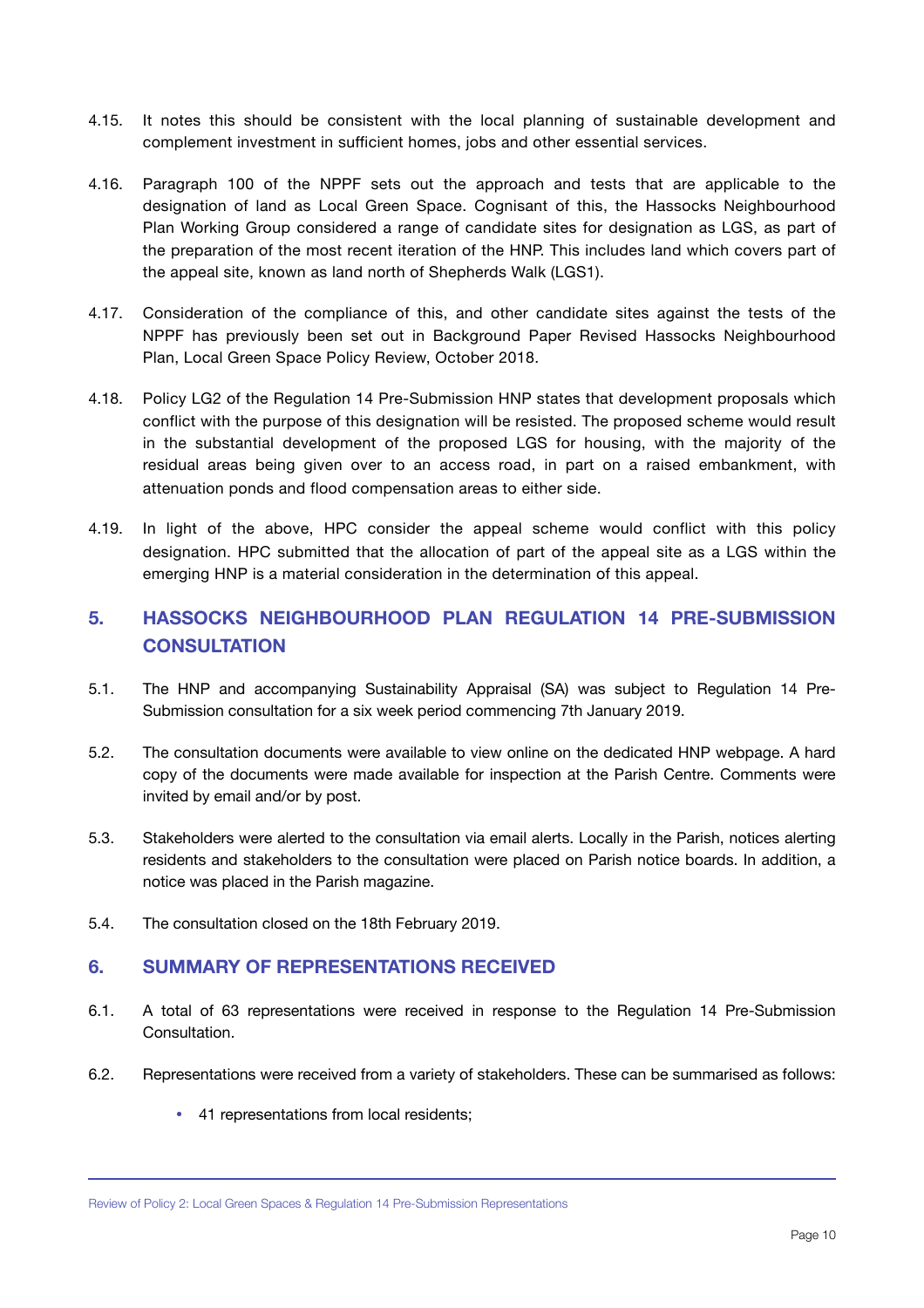- 8 representations from statutory consultees; and
- 14 representations from developers/agents acting on behalf of landowners.
- 6.3. The majority of representations received were in respect of Policy 2: Local Green Space which set out support for the proposed designation of Local Green Space and in particular, Land to the north of Shepherds Walk (LGS1). A number of these representations considered that no further housing was needed in Hassocks.
- 6.4. The remaining representations received were primarily in respect of:
	- Policy 1: Local Gaps:
	- Policy 7: Development in Conservation Areas;
	- Policy 14: Residential Development Within, and Adjoining, the Built-Up Area Boundary of Hassocks;
	- Policy 18: Affordable Housing; and
	- Chapter 8: Transport.

### <span id="page-12-0"></span>**7. REVIEW OF SUBMISSIONS BY INTERESTED PARTIES WITH RESPECT TO PROPOSED LOCAL GREEN SPACE DESIGNATION**

- 7.1. Set out below is a summary of representations received from local residents, statutory consultees and developers/agents on behalf of landowners in respect of Policy 2: Local Green Spaces:
	- Circa 20 representations were received from local residents;
	- 2 representations was received from statutory consultees; and
	- 8 representations were received from developers/agent acting on behalf of landowners.

#### Local Residents/Stakeholders

7.2. Representations set out support for the proposed designation of Land to the north of Shepherds Walk as Local Green Space (LGS1).

#### Response to Residents

7.3. Comments noted.

#### Statutory Consultee: Mid Sussex District Council

7.4. MSDC advises that land proposed for designation as LGS1, LGS2 and LGS4 comprise fields of pasture and are part of the wider countryside adjacent to the built up area boundary, all in private ownership. Public footpaths run across, or close to the sites, however there is no statutory public access to the proposed LGS areas.

Review of Policy 2: Local Green Spaces & Regulation 14 Pre-Submission Representations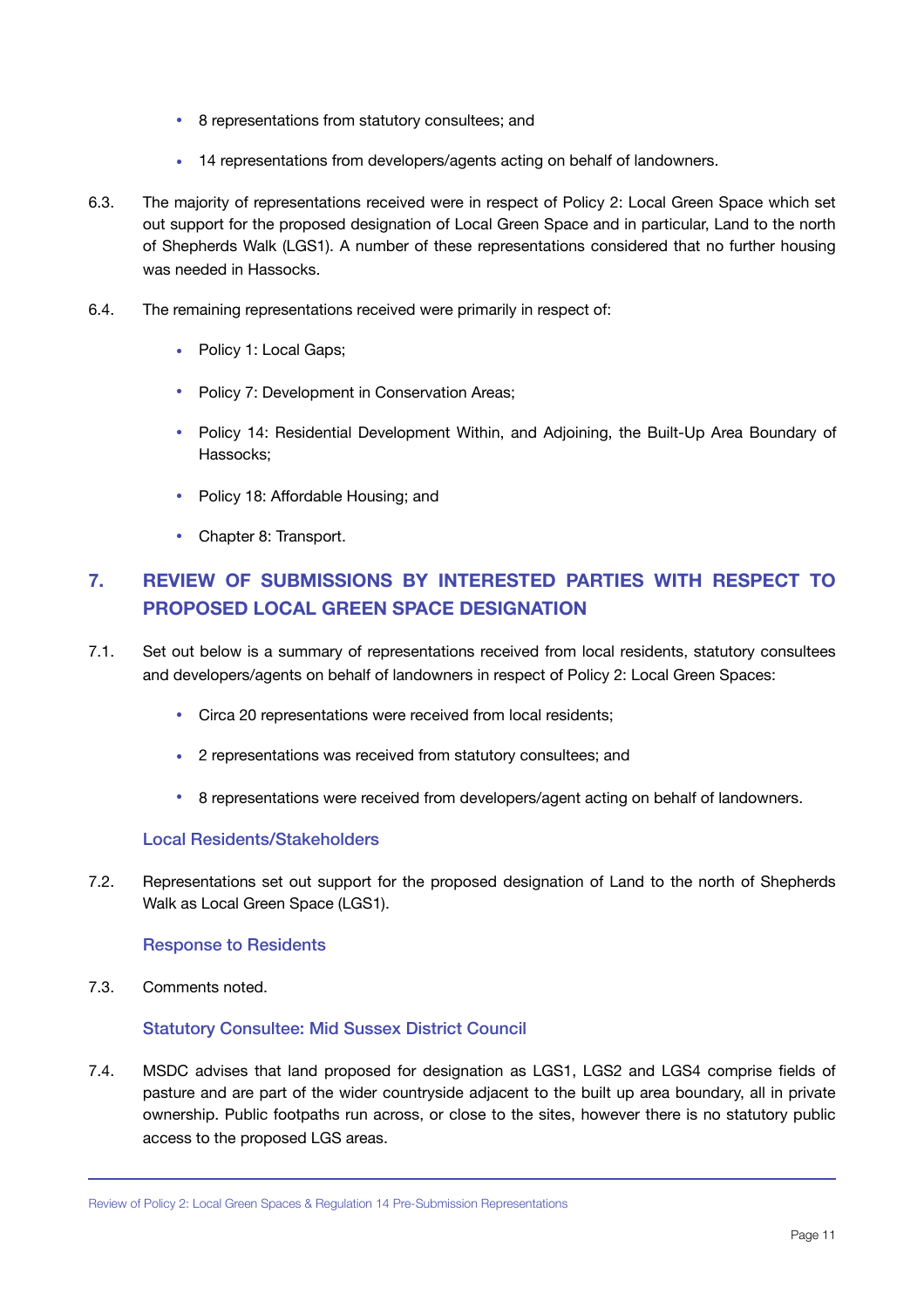- 7.5. The sites appear to be used unofficially, mostly by local dog walkers. MSDC notes that LGS 1, 2 and 4 cover fairly large areas of countryside surrounding Hassocks.
- 7.6. MSDC confirm they have considered the supporting Local Green Space Policy Review Background Paper and do not judge that this sufficiently demonstrates why LGS 1, 2 and 4 are particularly special over and above other areas of countryside in the vicinity, nor does it judge that they are the type of green space the Government had in mind that should be protected when introducing this designation.
- 7.7. MSDC consider these particular LGS designations are therefore not in general conformity with the Government's policies in the NPPF nor the advice set out in the NPPG, and they should be removed.

#### Response to Mid Sussex District Council

- 7.8. In light of representations received, a review of the following proposed designations (LGS1, LGS2, LGS4 and LGS5) has been undertaken.
- 7.9. The Review has determined no changes are proposed to LGS1: Land to the North of Shepherds Walk; LGS2: Land at the Ham; and LGS5: Land at south of Downlands.
- 7.10. Furthermore, the review has determined LGS4: Land to the East of Ockley Lane should be amended to include the western parcel only.
- 7.11. Full details of the assessment are available in Section 8 below.

#### Recommended Changes to Submission HNP

7.12. See Section 9 below which sets out recommended changes to Policy 2: Local Green Spaces and the Proposals Map.

#### Statutory Consultee: Southern Water

- 7.13. Southern Water advise they are unable to support the current wording of this policy as it could create a barrier to statutory utility providers such as Southern Water, from delivering its essential infrastructure required to serve existing and planned development.
- 7.14. Southern Water recommend policy is updated to read:

*"Development proposals which conflict with the purpose of this designation will be resisted in these areas, except in very special circumstances, for example where it is essential to meet specific necessary utility infrastructure needs and no feasible alternative site is available."* 

#### Response to Southern Water

7.15. Comments noted however, it is not considered the policy should be amended in this regard. The provision of necessary infrastructure is required under separate legislation which is outside of the Neighbourhood Planning Regulations.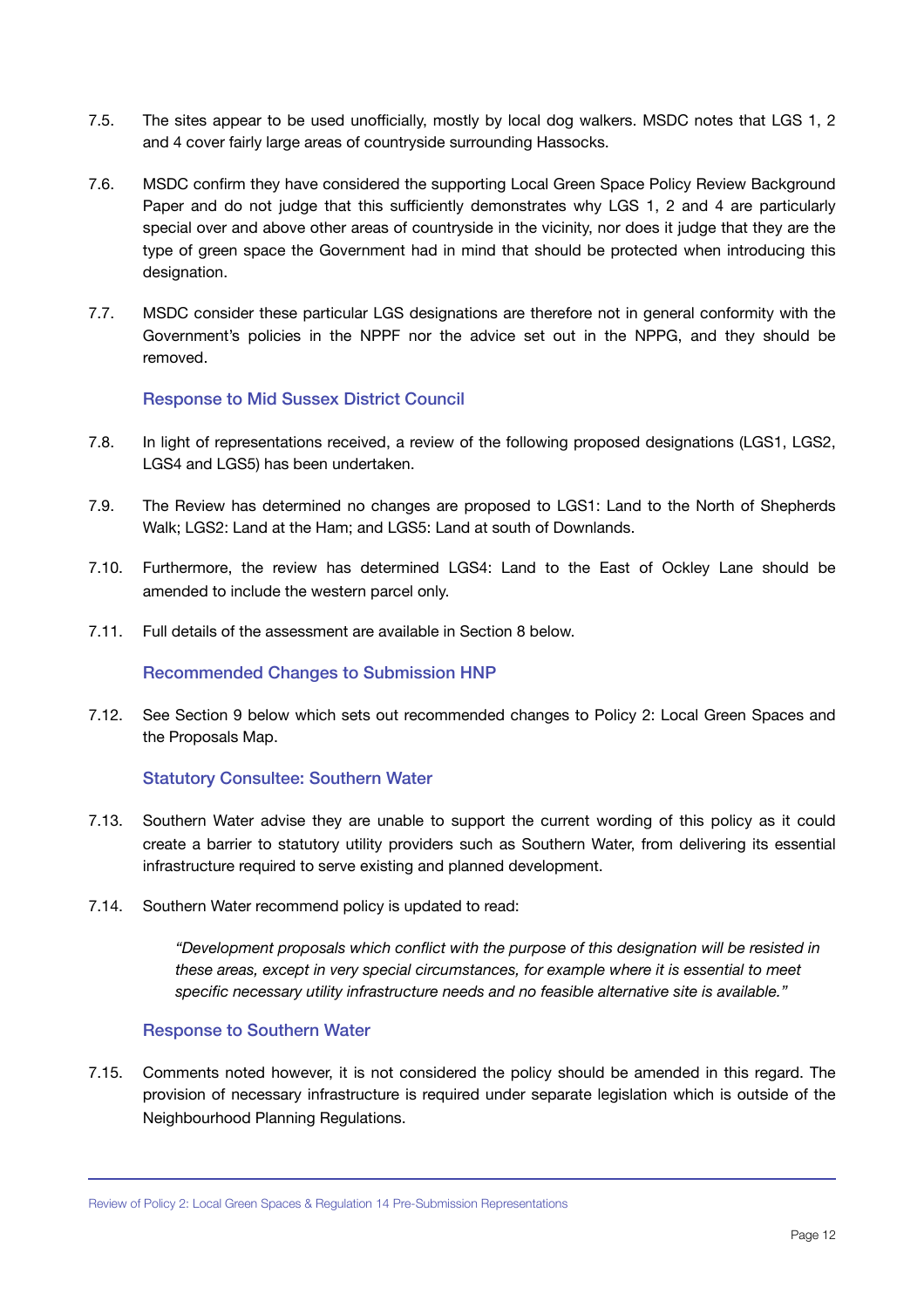#### Recommended Changes to Submission HNP

7.16. No changes recommended to Policy 2: Local Green Space in response to Southern Water comments.

#### Developer Agents/Landowner: Landowner of LGS1

- 7.17. Representation sets out a strong objection to the proposed green space designation.
- 7.18. Representations present an assessment of the site to demonstrate it does not satisfy the criteria for LGS designation.
- 7.19. Representations confirmed:
	- Land privately owned, used for agricultural purposes until 2006.
	- Land left unmanaged as grassland.
	- Actively promoted for residential development.
	- Limited public access to the land by means of public footpath that runs along southern boundary.
	- With/without designation as LGS there would be no change to ability of residents using PRoW.
	- All other claimed access to land is unauthorised without landowners consent.
- 7.20. Representations confirm Friars Oak Fields is the subject of a pending appeal for 130 units. It is the client's intention to seek planning for residential use. During this time, land will be used for horse pasture. Landowner will erect fence along public footpath to stop dogs mixing with livestock.
- 7.21. Representations confirm it is considered the site is recognised as lying within sustainable location with good accessibility, and transport connections without restrictive policy designations. Representations consider it is reasonable to conclude the land is capable of accommodating new development to meet current and future need.
- 7.22. Representations confirm the landowner does not propose to make land available for use by public in future - will strongly resist attempts to appropriate it for such a use. It is considered there are plenty of other open areas of land to be enjoyed.
- 7.23. Rydon proposals include dedication of land alongside Herring Stream for recreational use. It is considered in the better interests of the Parish Council and residents to support that scheme if it is considered there is need for a new recreational area in this location.

Review of Policy 2: Local Green Spaces & Regulation 14 Pre-Submission Representations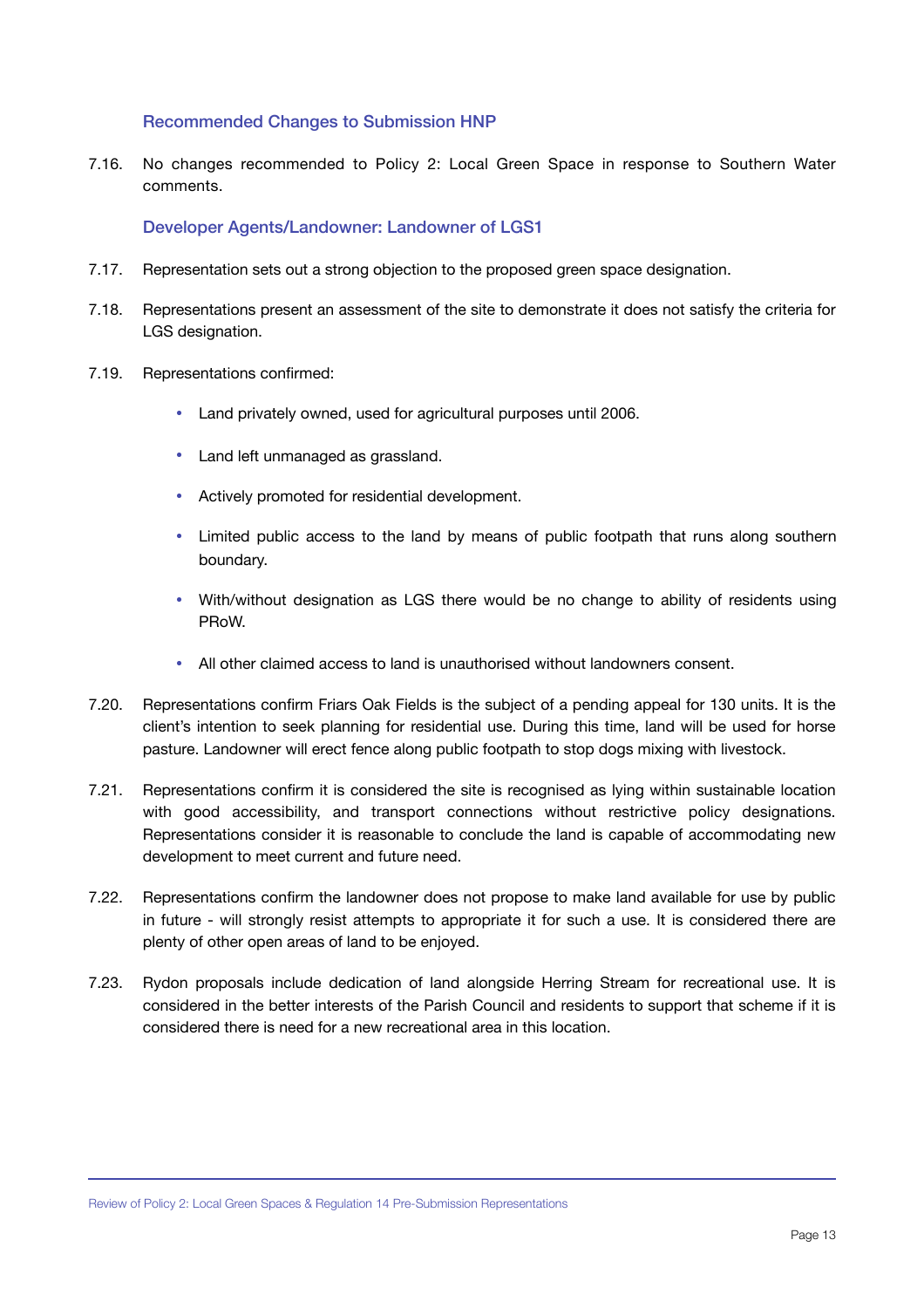#### Developer Agents/Landowner: Sigma on behalf of Rydon - LGS1

- 7.24. Representation acknowledges the Policy is supported by the Neighbourhood Plan Revised Local Green Space Policy Review, which refers to the guidance set out in the NPPF at Paragraphs 99-101 to identify and designate LGS.
- 7.25. Representations set out why it is considered LGS 1 does not meet all of the criteria of the NPPF and consequently should be deleted.
- 7.26. It is considered the Review fails to have appropriate regard to Paragraph 99 of the NPPF, which states that *"Designating land as Local Green Space should be consistent with local planning of sustainable development and complement investment in sufficient homes, jobs and other essential services."* It should also be *"capable of enduring beyond the Plan period".*
- 7.27. It is considered the assessment was lightweight, had been unduly influenced by objections to a development proposal on the land, and the evidence base falls considerably short of the standard required for such an important designation which the Framework says will not be appropriate for most green areas or open space.
- 7.28. Representations advise it is considered very little community use the site at present, the only authorised public access being limited to use of the recreational footpath along the southern boundary.
- 7.29. Representations confirm surveys of the use of the public footpath that runs along the southern edge of the land were carried out to assess the level of usage of the unmanned crossing of the railway line in the north-east corner of the site.
- 7.30. Representations advise the assessment does not identify any special or unusual qualities, nor has the HNP process showed that the site is demonstrably more special to the community which would set it apart from any of the other surrounding areas of countryside outside the settlement boundary.
- 7.31. Representations confirm Land at Friars Oak fields measures approximately 7.43 hectares. It is considered there is no recognised change of character or physical boundary to the north, and the site is of similar character to the entire area up to Burgess Hill to the north. As such, it forms part of an extensive tract of land from which it is not obviously distinguishable.
- 7.32. It is considered allocations of LGS in a Neighbourhood Plan must complement investment in sufficient homes and are to be seen as enduring beyond the end of the Plan period (NPPF Paragraph 99).
- 7.33. It is considered the designation of the Friars Oak Fields site as an LGS would conflict with this Government guidance because:
	- Hassocks is a sustainable settlement and is a Category 2 settlement. It is therefore an important focus for new strategic housing provision across the District.
	- The submission NP only aims to accommodate the minimum housing numbers set out in the recently adopted Local Plan, but further housing is needed now and in the future.

Review of Policy 2: Local Green Spaces & Regulation 14 Pre-Submission Representations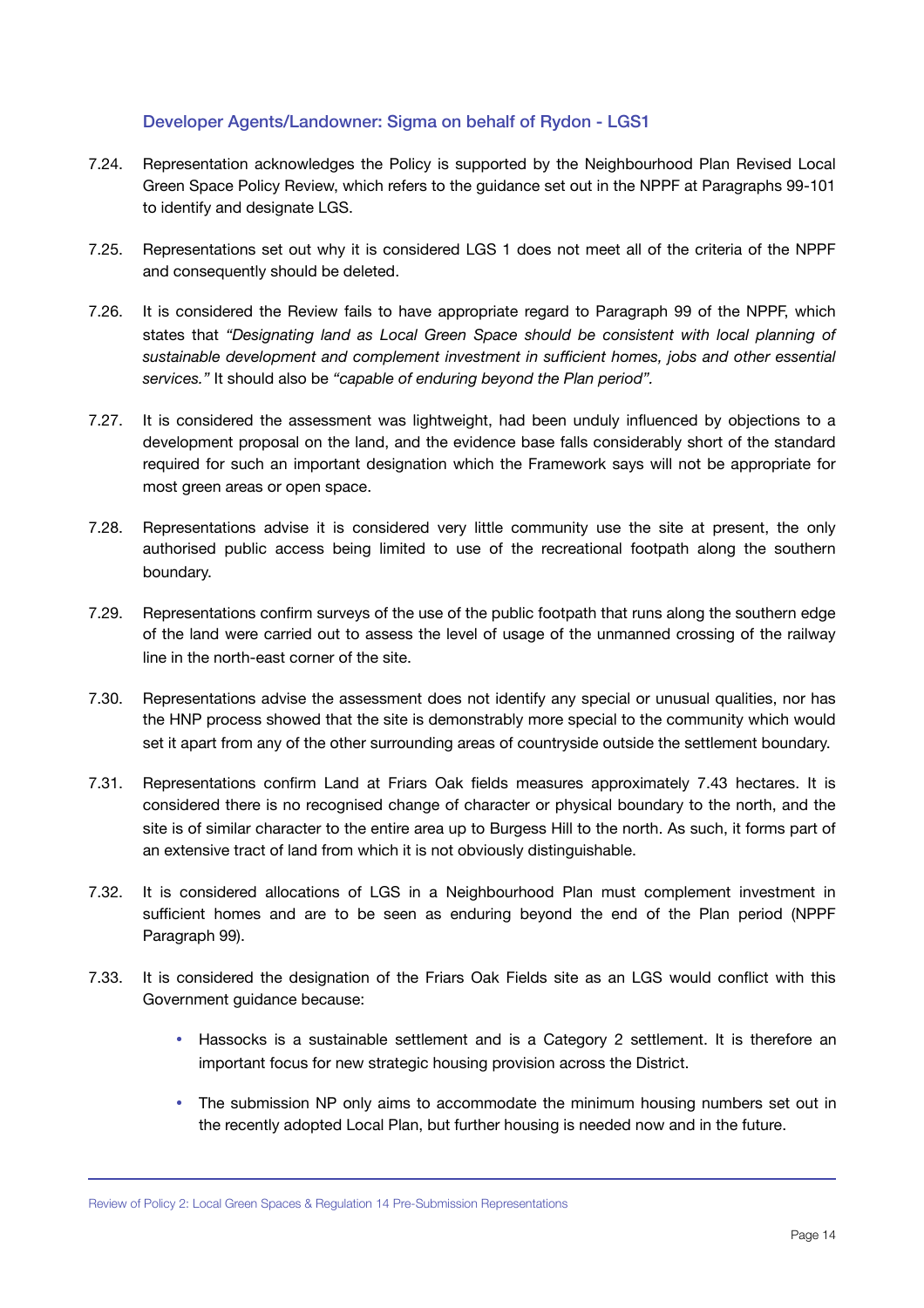- Hassocks ability to provide for further housing growth should not be unjustifiably constrained.
- The fundamental suitability of the appeal site for housing has been repeatedly demonstrated in the SHLAA, Officer Reports, Council's decision and Secretary of State's appeal decision.
- National Planning Practice Guidance confirms that the LGS designation should not be used in a way that undermines meeting identified development needs.
- The interests of local recreation and enjoyment of the best attributes of the site are better served by Rydon's proposal to provide a Country Park with access to the area adjoining the Herring Stream, and authorised public access for informal recreation over a wider area associated with their residential development.
- 7.34. An LGS designation should only be used where it meets all of the criteria set out in Paragraph 100 of the NPPF. It is considered the Friars Oak Fields site meets none .

#### Response to Landowner of LGS1and Sigma on Behalf of Rydon

- 7.35. In light of representations received, a review of the following proposed designations LGS1, LGS2, LGS4 and LGS5 has been undertaken.
- 7.36. The Review has determined no changes are proposed to LGS1: Land to the North of Shepherds Walk. Full details of the assessment are available in Section 8 below.
- 7.37. In addition to this Report, the Neighbourhood Plan Working Group also discussed whether the site would continue to be considered 'demonstrably special' if the landowner resolves to action their stated intent to restrict public access at their meeting on 23 May 2019. A copy of the minutes of the meeting is attached at Appendix 1.
- 7.38. In response to representations which advise Hassocks is a sustainable settlement and it is therefore an important focus for new strategic housing provision across the District, this matter is specifically dealt with in the accompanying paper "Responses to Regulation 14 Pre-Submission Representations in Respect of Housing Matters", April 2019.

#### Recommended Changes to Submission HNP

7.39. See Section 10 below, which sets out recommended changes to Policy 2: Local Green Spaces and the Proposals Map.

#### Developer Agents/Landowner: Landowner LGS2

- 7.40. Representation confirms objection to the proposed designation. It is considered the designation will prejudice site owner from obtaining planning permission for the following:
	- Erection of stables to house horses kept in the field;
	- Erection of agricultural barns to shelter animals in the field;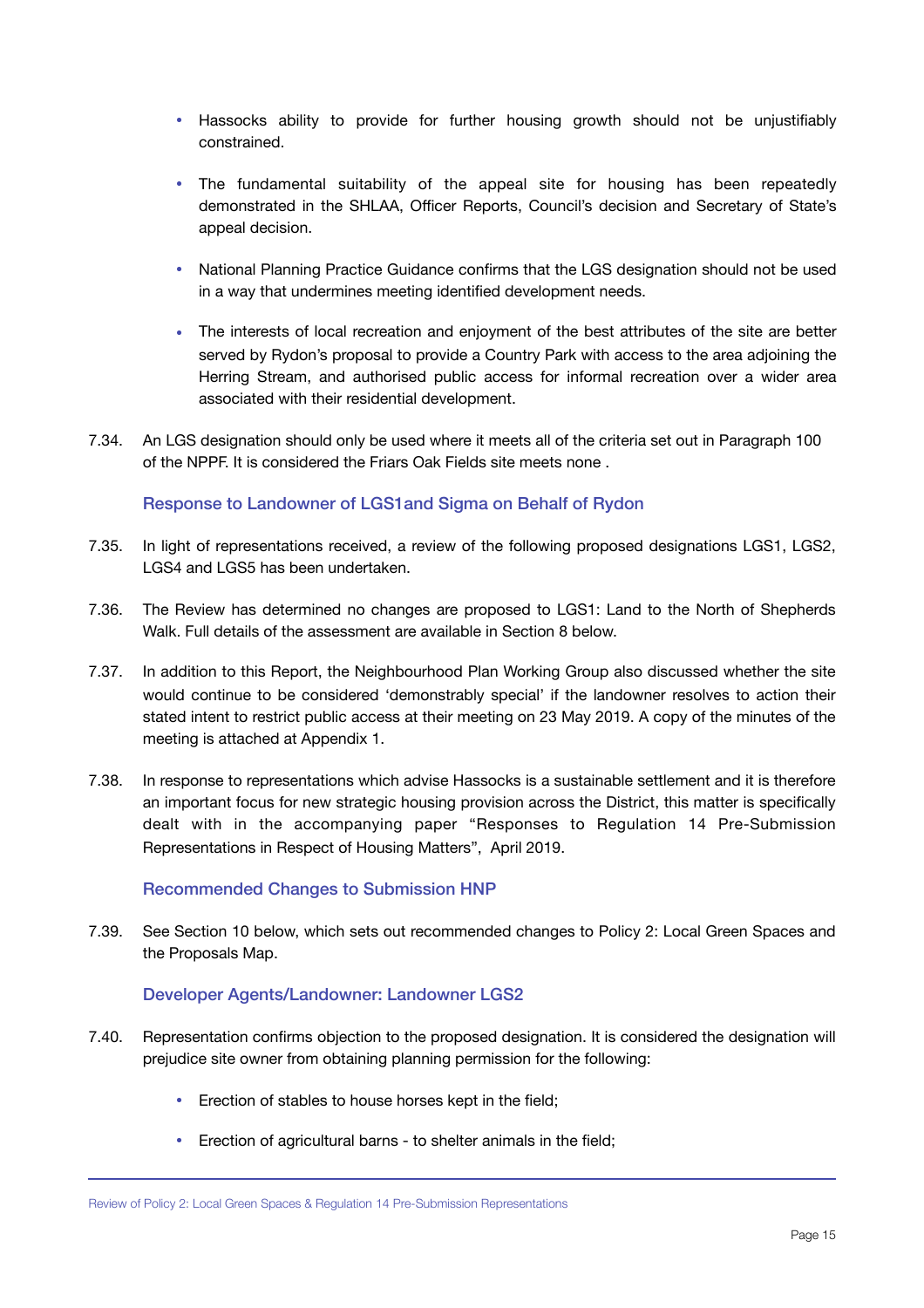- Erection of agricultural barns for dry storage for machinery used for agricultural purposes of field;
- Erection of barn for dry storage of materials and feeding stuff; and
- Reduce value of the field.

#### Response to Landowner LGS2

- 7.41. In light of representations received, a review of the following proposed designations (LGS1, LGS2, LGS4 and LGS5) has been undertaken.
- 7.42. The Review has determined no changes are proposed to LGS2. Full details of the assessment are available in Section 8 below.

Recommended Changes to Submission Hassocks Neighbourhood Plan

7.43. See Section 10 below, which sets out recommended changes to Policy 2: Local Green Spaces and the Proposals Map.

Developer Agents/Landowner: Landowner LGS 4 (Western Parcel)

- 7.44. Representations confirm objection to allocation of LGS4 as LGS. Representations request the area is not taken forward to the next stage of HNP.
- 7.45. Representations advise it is considered the requirements for allocation of the site as LGS as set out in NPPF have not been meet.
- 7.46. With respect to "Recreational Value", representations advise there is a single official footpath across the field. Representations confirm the footpath is a statutory right of way protected under legislation and is not merit in itself for designating as LGS (ref Paragraph 18 NPPG). Other informal paths and circular walks described in relation to LGS are not authorised right of ways or recognised by landowner. Landowner asserts there is no "open access" formerly granted across this land.
- 7.47. With respect to "Historic Significance/PRoW", representations confirm the mixed development of homes and primary school proposed can easily incorporate the official PRoW running through the site and maintain historic link between villages of Keymer and Ditchling.
- 7.48. Representations confirm archaeological surveys would be carried out to check for presence of archaeological/historic interest, specifically to route Roman Road that runs south of site.
- 7.49. With respect to "Richness of Wildlife", representations confirm the site comprising western most parcel of LGS4 is cropped by landowner as part of arable rotation and routinely tilled, fertilised, sprayed and harvested.
- 7.50. Representations confirm the land is bordered to west by road beyond lie residential developments Adastra Avenue, Grand Avenue and Oldlands Ave & pub with Damian Way development to south.

Review of Policy 2: Local Green Spaces & Regulation 14 Pre-Submission Representations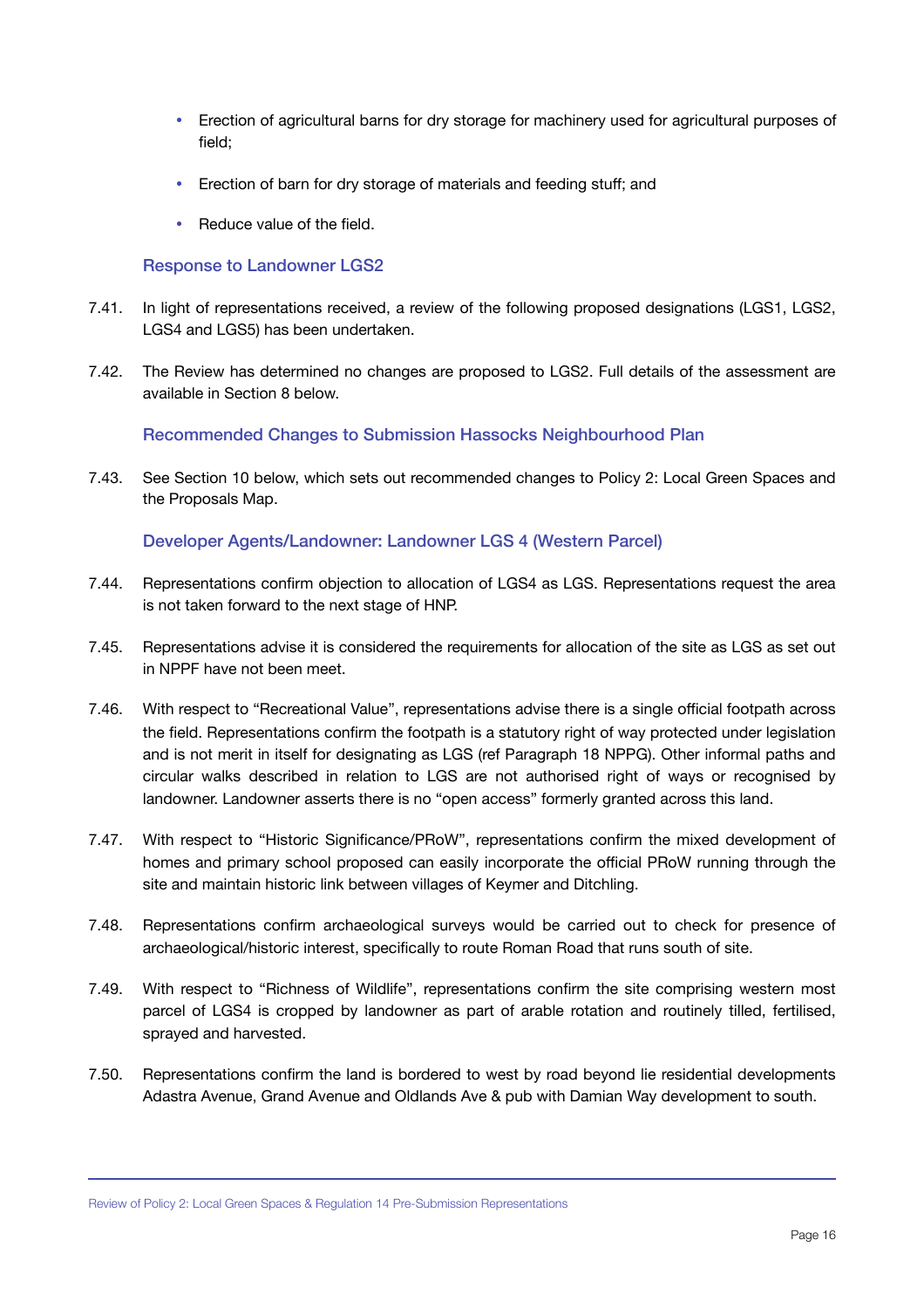- 7.51. Representations confirm the footpath running across field is heavily used by dog walkers given the land use and proximity to existing development and regular pedestrian/dog access.
- 7.52. Representations advise it is considered hard to argue the parcel is rich in wildlife. As the land lies within SDNP, representations challenge whether there is any additional local benefit to be gained by LGS designation of the site.
- 7.53. With respect to whether the area could be defined as an extensive tract of land, representations confirm the Area of LGS4 as proposed extends to 25 acres. Representations assert this is substantial area in context of LGS designation.

#### Response to Landowner LGS 4 (Western Parcel)

- 7.54. In light of representations received, a review of the following proposed designations (LGS1, LGS2, LGS4 and LGS5) has been undertaken.
- 7.55. The Review has determined proposed changes to LGS4.
- 7.56. Full details of the assessment are available in Section 8 below.

#### Recommended Changes to Submission HNP.

7.57. See Section 10 below, which sets out recommended changes to Policy 2: Local Green Spaces and the Proposals Map.

#### Developer Agents/Landowner: Landowner LGS 4 (Eastern Parcel)

- 7.58. Representation advise it is considered the field has no special beauty over/above other areas.
- 7.59. With respect to "Historic Significance", representations challenged whether there is anything of historical interest associated with the land.
- 7.60. With respect to "Recreational Value", representations refer to public footpath and considers there is no reason to support contention the land is demonstrably special. It is considered Public Footpath is protected and advises access to "green space" is at discretion of landowner.
- 7.61. Representations advise it is cited there are "valued views". In response it is not considered there is a recreational value and the views are no better than others in the Parish.
- 7.62. Representation consider Hassocks NHP Reg 14 Pre-Submission Jan 2019 document and Background Paper, Revised Hassocks NHP - Local Green Space Policy Review Oct 2018 have conflicting maps representing LGS4. It is considered it is not clear whether conflicting plans undermines the validity of the consultation.
- 7.63. It is considered no justification or evidence to support additional inclusion of land to East of Church Mead (as included on the Hassocks NHP Reg 14 Pre-Sub Jan 2019 document) has been provided and so it is not agreed the extension of LGS4 on conflicting plan should be included.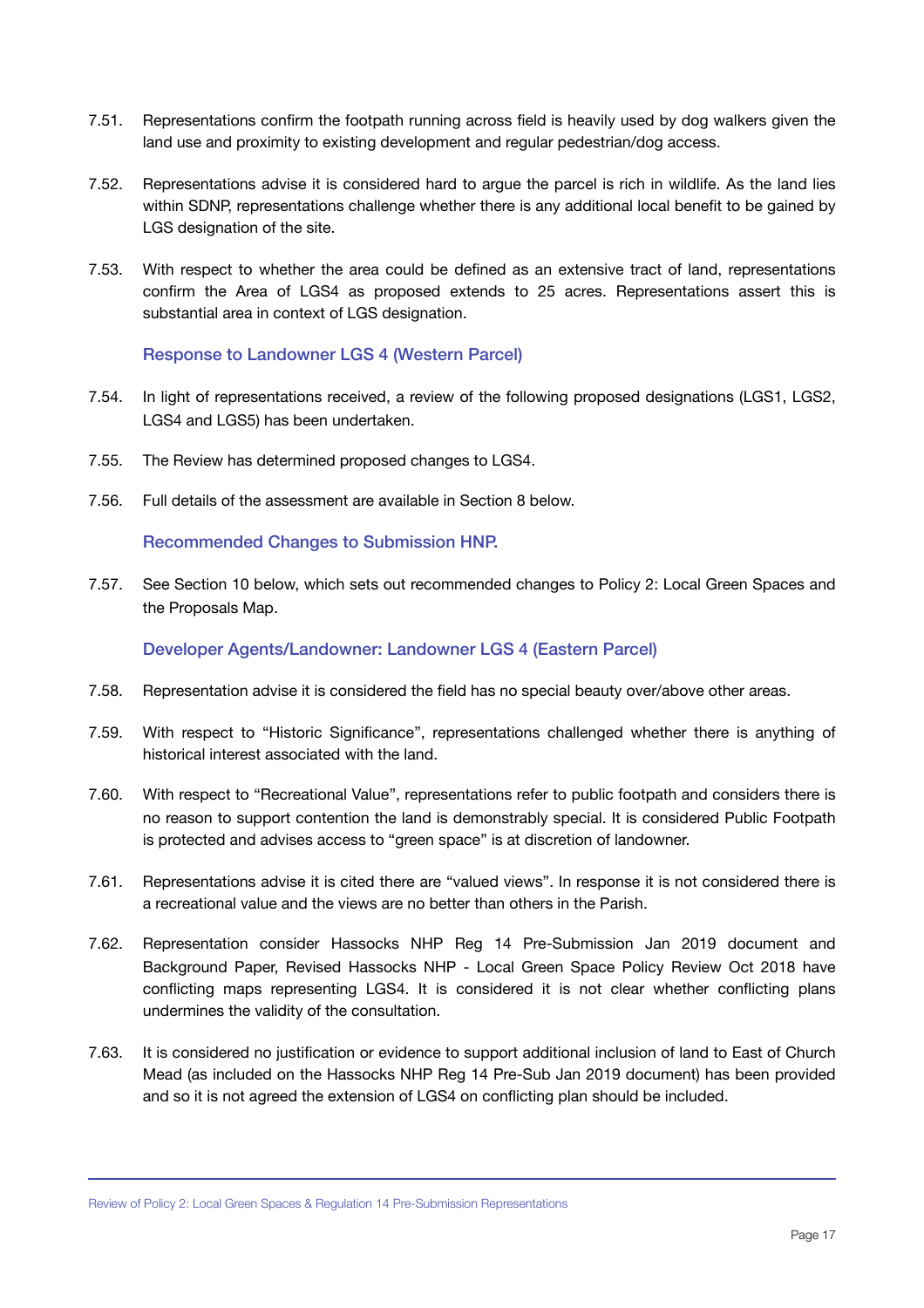- 7.64. It is considered the land is within private residential curtilage and is highly unlikely that this land will ever be delivered. Representations advise the protection being sought by its classification is unclear.
- 7.65. Representations advise it is considered no evidence has been provided to demonstrate the extension of the LGS4 in this area meets any criteria set out in the policy for designation of LGS's. Representations advise if it is Council's proposal to arbitrarily include additional parcels of land as LGS, it needs to be demonstrated by assessment the submission consultation is valid - this specific element should be reconsulted if unsound.
- 7.66. In other docs (Revised Hassocks NHP Review of Policy 1: Burgess Hill Gap and Policy 2: Ditchling and Hurstpierpoint Gap) a specific section has been allocated to demonstrate 'Changes Since 2016' - there is no evidence to identify change for this LGS.
- 7.67. Consider it should be recognised that the landowner's home and land is constrained from a future development perspective and there would be little, to no, prospect of pursuing development.

#### Response to Landowner LGS 4 (Eastern Parcel)

- 7.68. In light of representations received, a review of the following proposed designations (LGS1, LGS2, LGS4 and LGS5) has been undertaken.
- 7.69. The Review has determined proposed changes to LGS4.
- 7.70. Full details of the assessment are available in Section 8 below.

Recommended Changes to Submission Hassocks Neighbourhood Plan

7.71. See Section 10 below, which sets out recommended changes to Policy 2: Local Green Spaces and the Proposals Map.

Developer Agents/Landowner: West Sussex County Council - LGS 5

- 7.72. Representations have concerns over this designation as it is part of a school playing field at Downsbrook Community College.
- 7.73. Representations advise the school field is an operational school playing field under ownership of WSCC. There is existing public access and right of way. It is considered the field is an integral and functional part of the school.
- 7.74. Representations advise WSCC has statutory obligation to ensure every child in West Sussex can access a mainstream school in the county. If there are future requirements to create additional spaces at any schools in the planning area this would be in accordance with statutory obligations and a LGS designation would serve to compromise the Council's ability to meet this need.
- 7.75. Therefore, WSCC have concerns that the school fields are included as LGS, namely they are already protected due to their status and there may be future requirement to increase capacity of the school to accommodate additional children.

Review of Policy 2: Local Green Spaces & Regulation 14 Pre-Submission Representations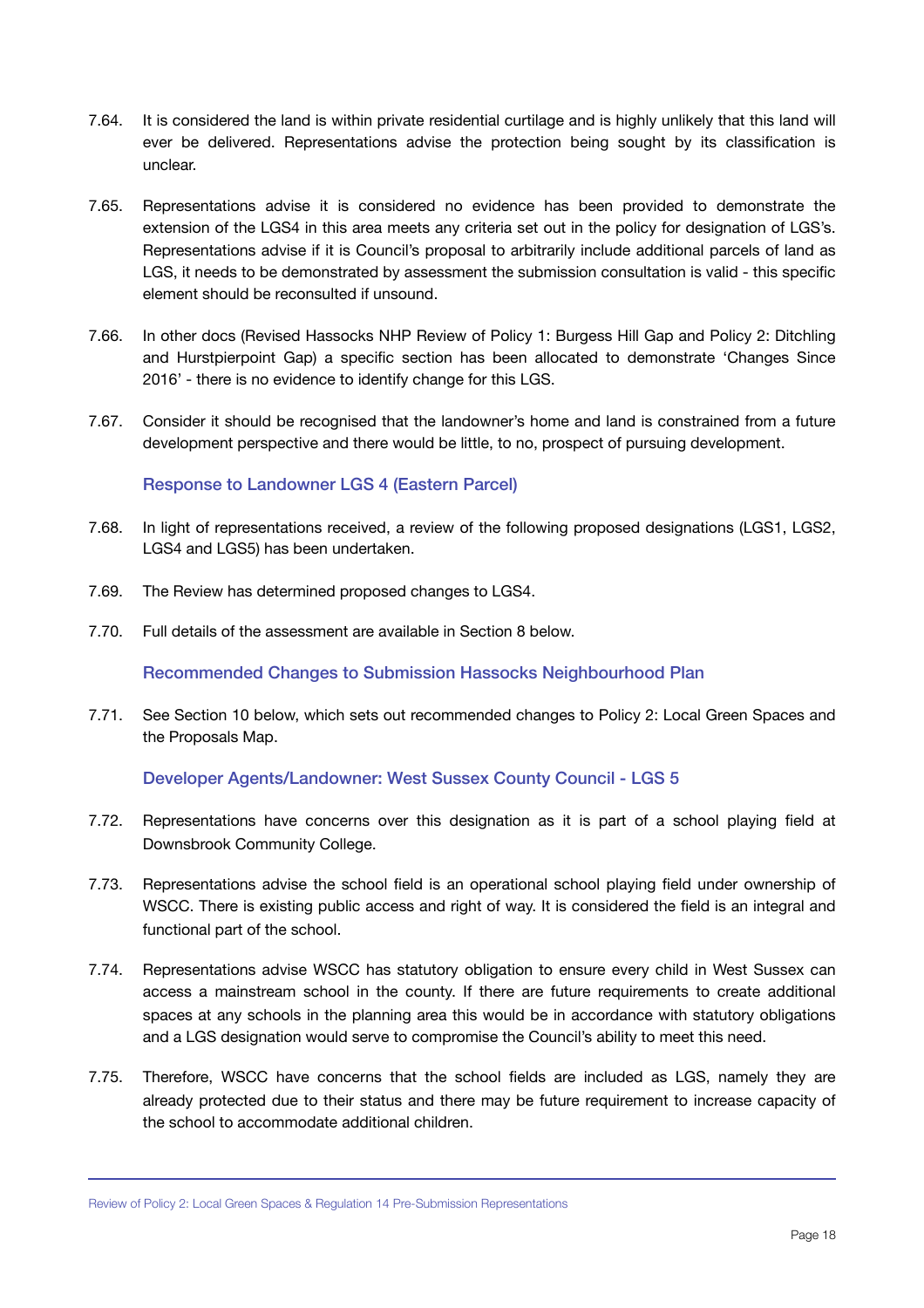7.76. Representations include a suggested amendment to reconsider the school field being included as a LGS.

#### Response to West Sussex County Council - LGS 5

- 7.77. In light of representations received, a review of the following proposed designations (LGS1, LGS2, LGS4 and LGS5) has been undertaken.
- 7.78. The Review has not determined proposed changes to LGS5.
- 7.79. Full details of the assessment are available in Section 8 below.
- 7.80. In order to ensure the area could be development for open space and/or recreation purposes, it is recommended the supporting text of Policy 2 is to updated to confirm development for such uses would reflect the purpose of the designation.

Recommended Changes to Submission Hassocks Neighbourhood Plan

7.81. See Section 10 below which sets out recommended changes to Policy 2: Local Green Spaces and the Proposals Map.

#### Developer Agents/Landowner: Gladman

7.82. Representation advises Policy 2 identifies eight parcels of land that are proposed for Local Green Space designation- consider that LGS1, LGS2, LGS4 and LGS8 represent extensive tracts of land and as such, do not meet the requirements for LGS designation.

#### Response to Gladman

- 7.83. In light of representations received, a review of the following proposed designations (LGS1, LGS2, LGS4 and LGS5) has been undertaken.
- 7.84. The Review has determined no changes are proposed to LGS1: Land to the North of Shepherds Walk; LGS2: Land at the Ham; and LGS5: Land at South of Downlands.
- 7.85. Furthermore, the Review has determined LGS4: Land to the East of Ockley Lane should be amended to include the western parcel only.
- 7.86. Full details of the assessment are available in Section 8 below.

#### Recommended Changes to Submission HNP

7.87. See Section 9 below which sets out recommended changes to Policy 2: Local Green Spaces and the Proposals Map.

#### Developer Agents/Landowner: Terence O Rourke

7.88. Representation supports the identification of Local Green Spaces (LGS).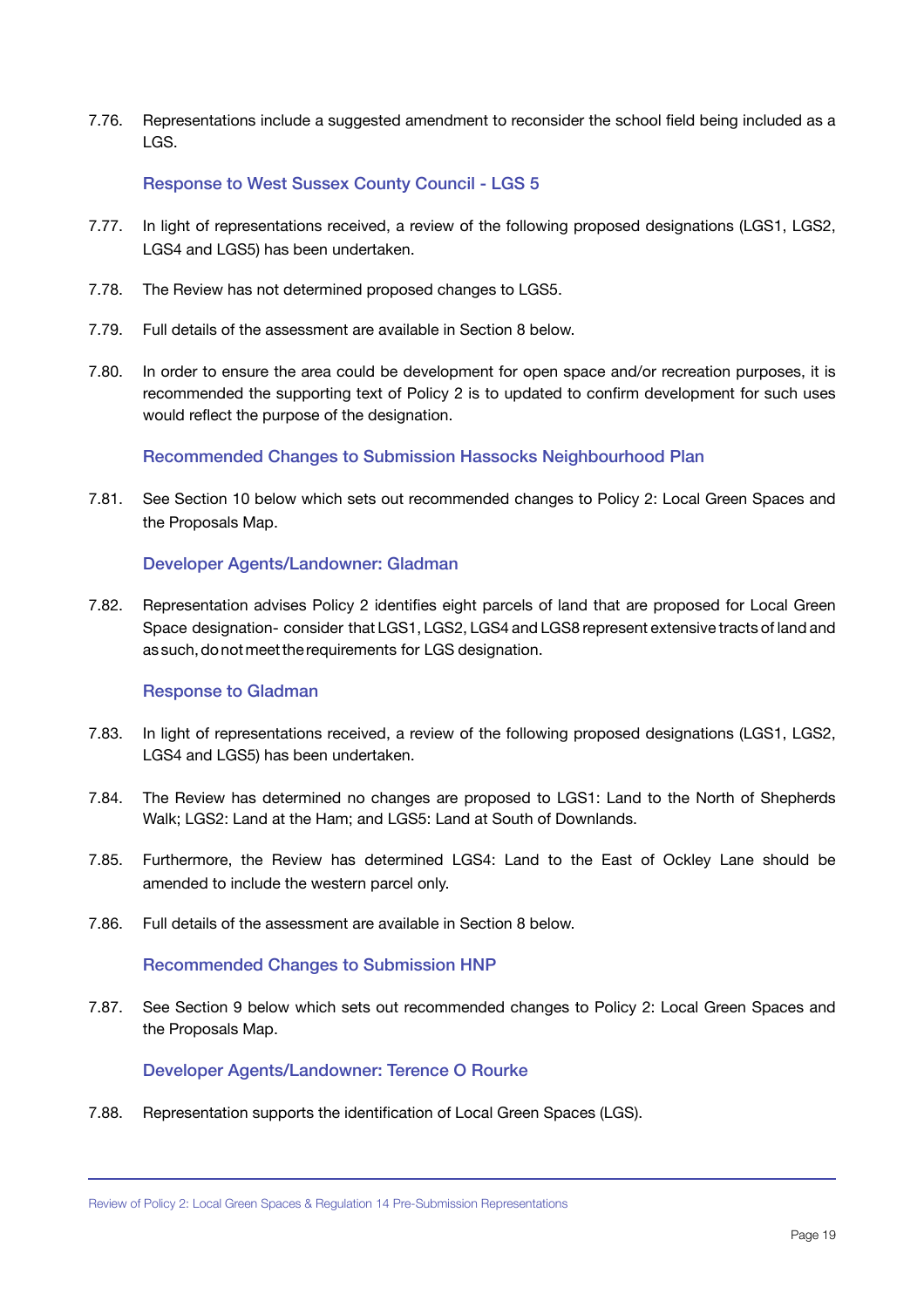7.89. LGS8: Land at Clayton Mills, which is located directly south of client's site and is also referenced in Policy 10: Protection of Open Space. Client does not control this area of open space but is keen to see it improved for the benefit of existing and future residents. Currently in discussion with MSDC, HPC and local residents to see how this might be achieved.

#### Response to Terence O Rourke

7.90. Comments welcomed.

### <span id="page-21-0"></span>**8. REVIEW OF EACH PROPOSED LOCAL GREEN SPACE WITH REGARD TO THE PRINCIPLE OF ITS DESIGNATION, AND ITS PHYSICAL EXTENT**

- 8.1. In light of representations received, a review has been undertaken of the following proposed LGS:
	- LGS1: Land to the North of Shepherds Walk;
	- LGS2: Land at the Ham;
	- LGS4: Land to the East of Ockley Lane; and
	- LGS5: Land at South of Downlands.
- 8.2. A further review has not been undertaken on the following proposed LGS:
	- LGS3: Land to the south of Clayton Mills;
	- LGS6: Land to the west of the railway line;
	- LGS7: Land at Pheasant Field; and
	- LGS8: Land at Clayton Mills.
- 8.3. All proposed LGS are illustrated on the Proposals Map below.

LGS1: Land to the north of Shepherd's Walk

- 8.4. The "Revised Hassocks Neighbourhood Plan, Local Green Space Policy Review, October 2018." sets out the reasons for the proposed designation of LGS1: land to the north of Shepherd's Walk, There is no change to this position. The responses below should, therefore, be read in association with the October 2018 Paper.
- 8.5. In addition to the comments set out in the MSDC's response, the principal representations received in relation to LGS1 were from Sigma Planning Services on behalf of Rydon Homes Ltd (February 2019). Representations were also received from Griffith Smith LLP on behalf of the land owner, but these largely focus on the intended residential development and access and do not address the LGS NPPF criteria.

Review of Policy 2: Local Green Spaces & Regulation 14 Pre-Submission Representations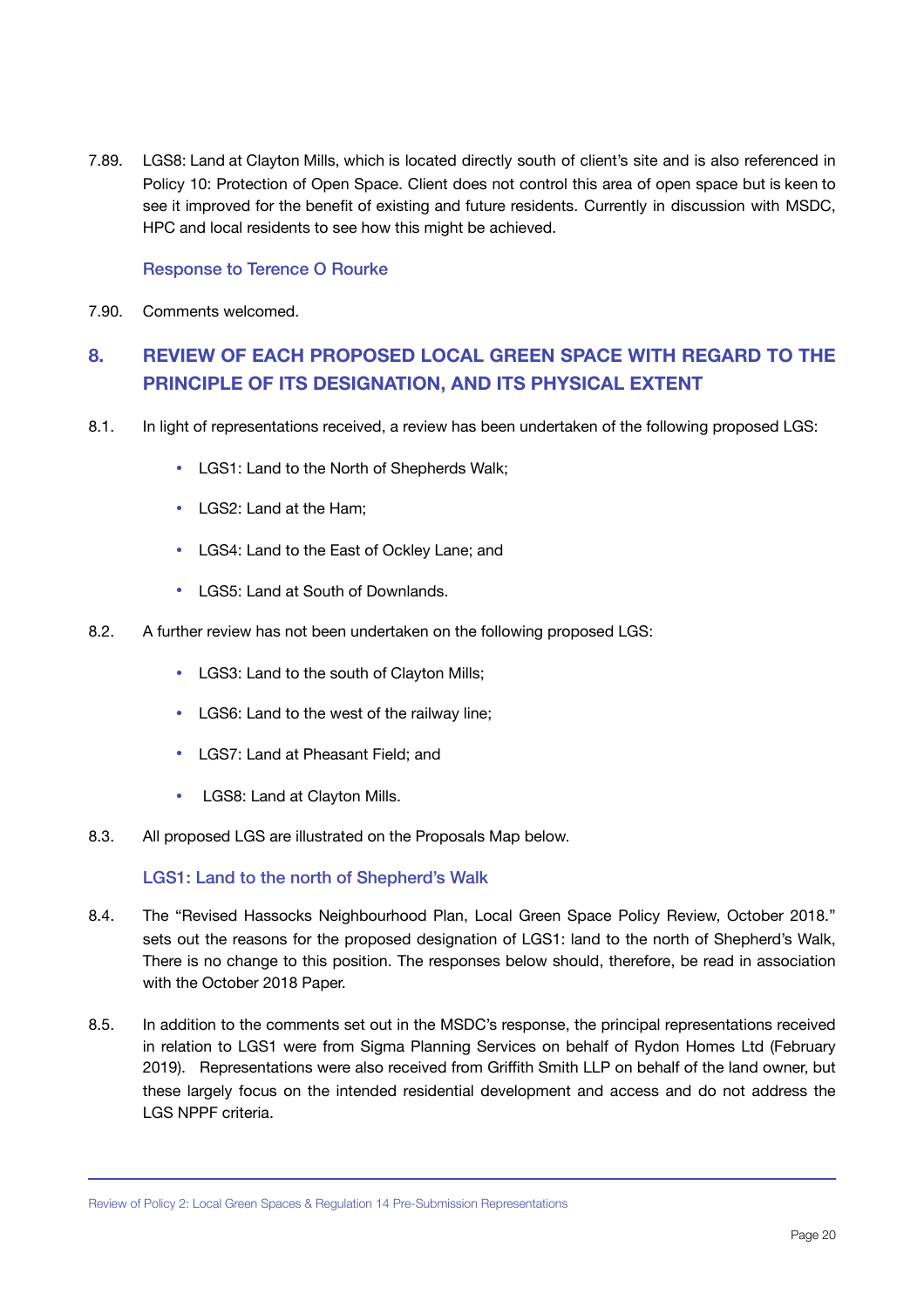

*Figure 1: Regulation 14 Pre-Submission Proposals Map*

8.6. At paragraph 2.28 Sigma state *It is Rydon's view that the impetus for the designation of the land as LGS stems largely from local opposition to the housing proposal.* The case for designation of LGS1 has been informed by the assessment undertaken and set out in the October 2018 report. That assessment focused purely on the merits of the site and whether it meets the criteria set out in the NPPF.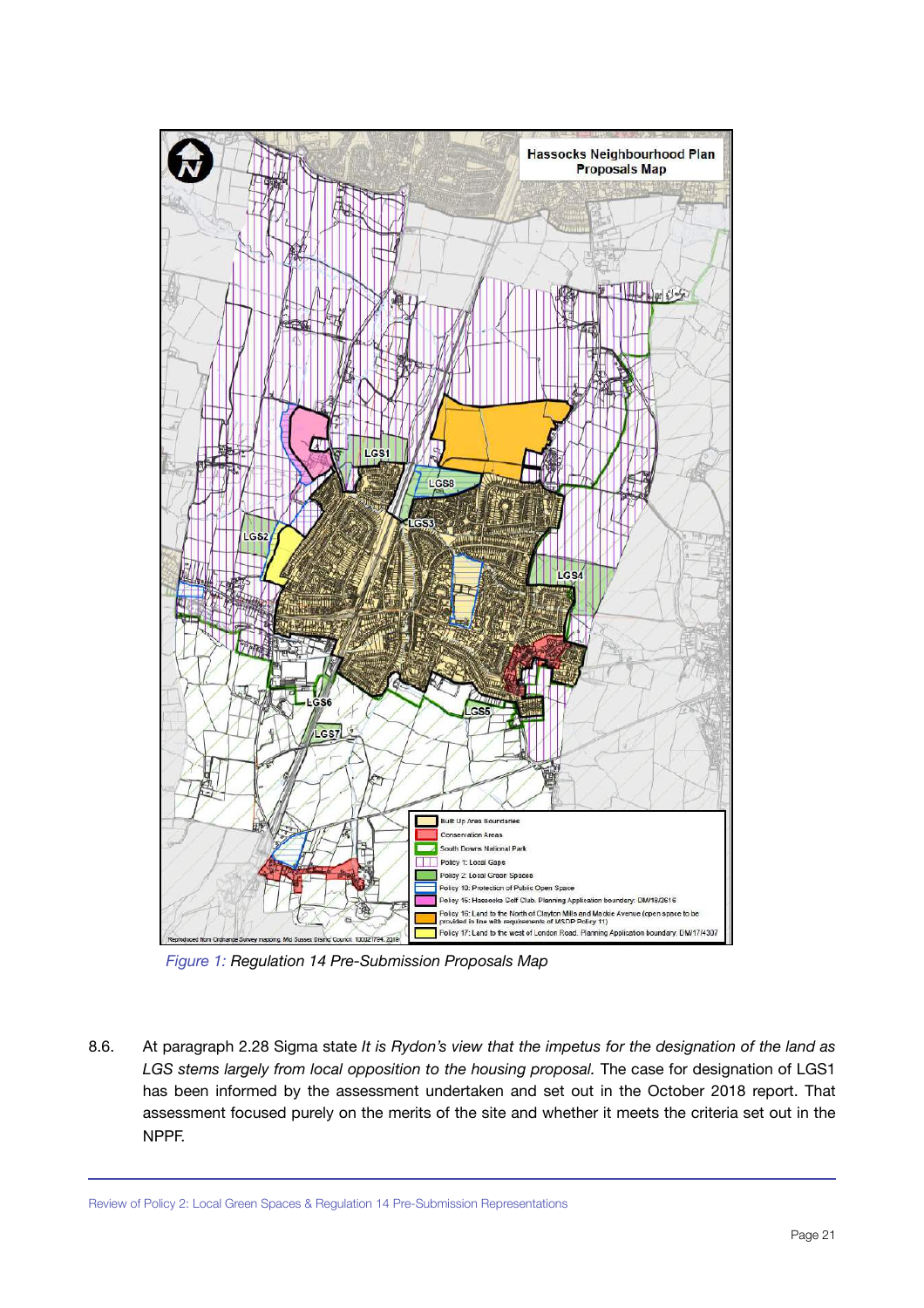- 8.7. In excess of 20 written representations in support of the designation of LGS1 were received from local residents, more than for any other LGS.
- 8.8. Sigma Planning Services also raise a number of points relating to whether LGS1 meets the NPPF criteria.
- 8.9. The land adjoins the northern edge of Hassocks and there is access to the land via a footpath. Sigma state that the site is *not enjoyed by most of the community of Hassocks*. As stated in the earlier paper this is a popular walking route around the village. Access to the majority of the land covered by the proposed LGS has been unchallenged (albeit unauthorised) and there are informal paths across the land.
- 8.10. In relation to landscape character and views, heritage and wildlife significance, Sigma refer to the reports prepared in support of the planning application. The value of the land at LGS1 is very much local and the significance of the land against these attributes is also local. The criteria in the NPPF states that the land should *hold(s) a particular local significance.* There is no requirement for the land to be of county or national significance.
- 8.11. Sigma also note that open space will be provided in association with the proposed development. From the illustrative site layout it is evident that much of this open land is associated with flood alleviation and the Sustainable Urban Drainage System (SuDS).This land would be of a very different character to the semi natural character of the existing land north of Shepherd's Walk.
- 8.12. The conclusion to this more detailed assessment of LGS 1 remains that the proposed LGS1:
	- Is located in close proximity to the community;
	- Does not represent an extensive tract of land;
	- Is valued by the local community;
	- Is of local significance.
- 8.13. The assessment therefore concludes that there remains a strong case for designation of LGS1 under Policy 2 of the Neighbourhood Plan.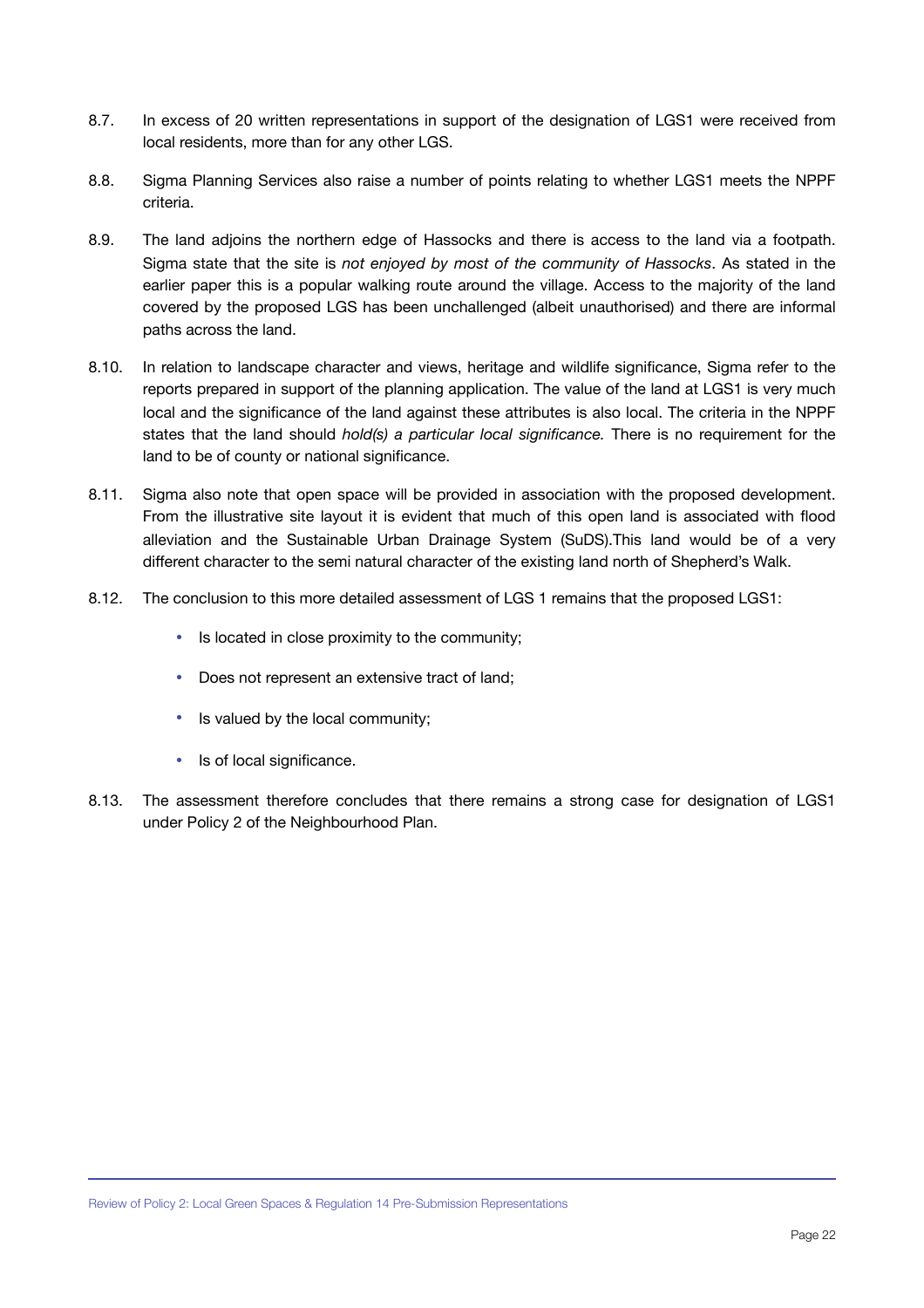

*Figure 2: View Over LGS1 Demonstrating the Proximity of the Land to the Settlement Edge*

#### <span id="page-24-1"></span>LGS2: Land at the Ham

- 8.14. Since the proposed designation of LGS2 in October 2018, an application for the disposal of soil associated with the residential development on the neighbouring land (Ham Fields/Saxon Mills) on part of LGS2 has been submitted to West Sussex County Council<sup>21</sup>[.](#page-24-0)
- 8.15. HPC supported the application in order to prevent high levels of lorry movements, which would have been generated had the material been transported off site. The material will be spread across the north eastern part of the site and then re-seeded. All boundary features will be retained.
- 8.16. The tipping of soil material will not materially alter the character and appearance of the land and will not affect values attributed to the land in the October 2018 assessment relating to existing landscape character and views, heritage and wildlife significance. There may be opportunities to enhance wildlife and amenity value, for instance through seeding of the new landform with wildflowers.
- 8.17. The application was refused in Decision Notice, dated 17 May 2019.
- 8.18. Irrespective of the refusal of the application, for the reasons, set out above it is considered that there remains a strong case for designation of LGS2 under Policy 2 of the Neighbourhood Plan.

<span id="page-24-0"></span>[<sup>21</sup>W](#page-24-1)SCC/051/18/HA

Review of Policy 2: Local Green Spaces & Regulation 14 Pre-Submission Representations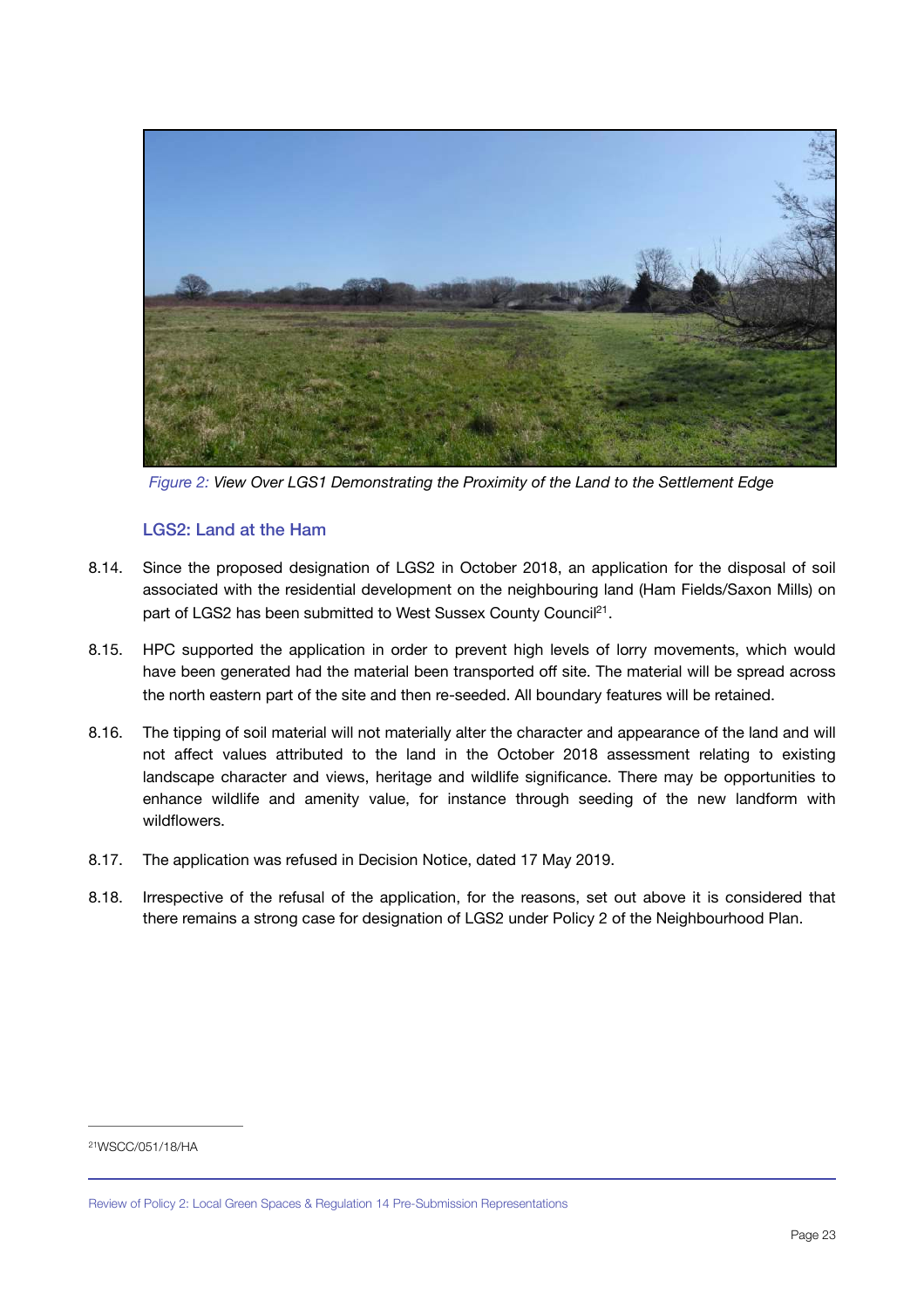

*Figure 3: General View Over LGS2*

#### LGS4: Land to the east of Ockley Lane

- 8.19. Representations received on behalf of the landowners challenge the judgements as to whether the land at LGS4 meets the criteria for designation as an LGS, but do not introduce any particular new evidence which contradicts the basis for the proposed designation set out in the October 2018.
- 8.20. A number of points are made in relation to access. The current access to the land via public rights of way and the fact that any 'open access' is at the discretion of the land owner are identified and discussed in the October 2018 report.
- 8.21. In the assessment of local significance, particular attention is drawn to the views to and from the LGS and the contribution to the natural beauty of land which lies within the South Downs National Park, as set out in the October 2018 paper.
- 8.22. One aspect that is raised on behalf of both landowners is whether:
	- The land lies in close proximity to the local community it serves
	- The site represents an extensive tract of land
- 8.23. LGS is the largest of the proposed LGS sites in the Regulation 14 Plan. The land comprises two fields. It is accepted that two fields could be assessed as an extensive tract of land, although there is no clear definition of this criteria, for instance in terms of an area.
- 8.24. The western field is bordered to the west and south by residential development.The land is accessed via the public right of way and as evident in the photograph below there are regularly used informal paths around the field. This field is, therefore, assessed as being in close proximity to the community it serves.

Review of Policy 2: Local Green Spaces & Regulation 14 Pre-Submission Representations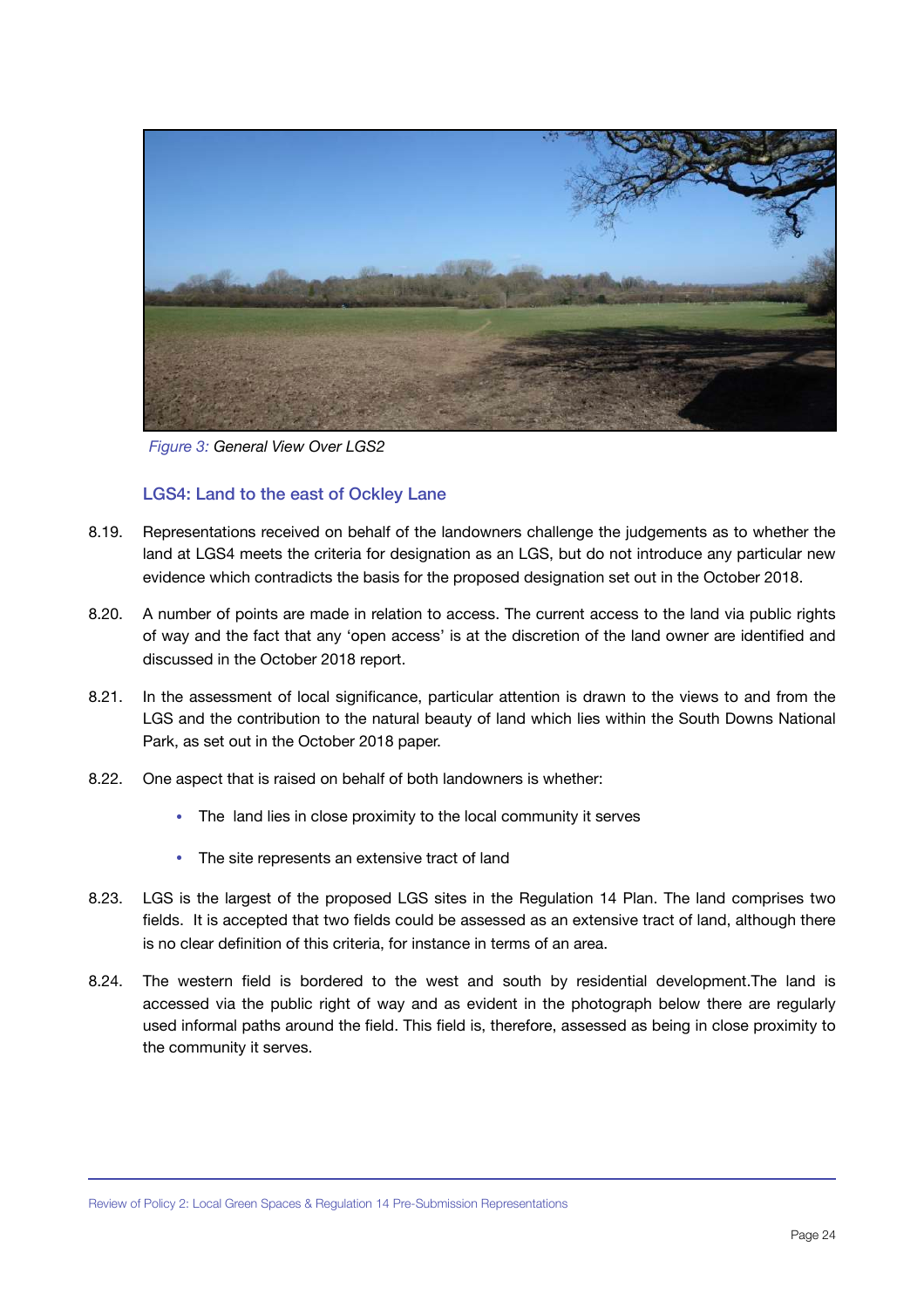- 8.25. The eastern field does not border the settlement edge and could, therefore be assessed as not being in close proximity to the local community. It only meets this criteria if considered in association with the western field. It is accepted that there could be an argument that the two fields represent an extensive tract of land.
- 8.26. For these reasons, it is recommended that the area covered by LGS4 is reduced to the western field only.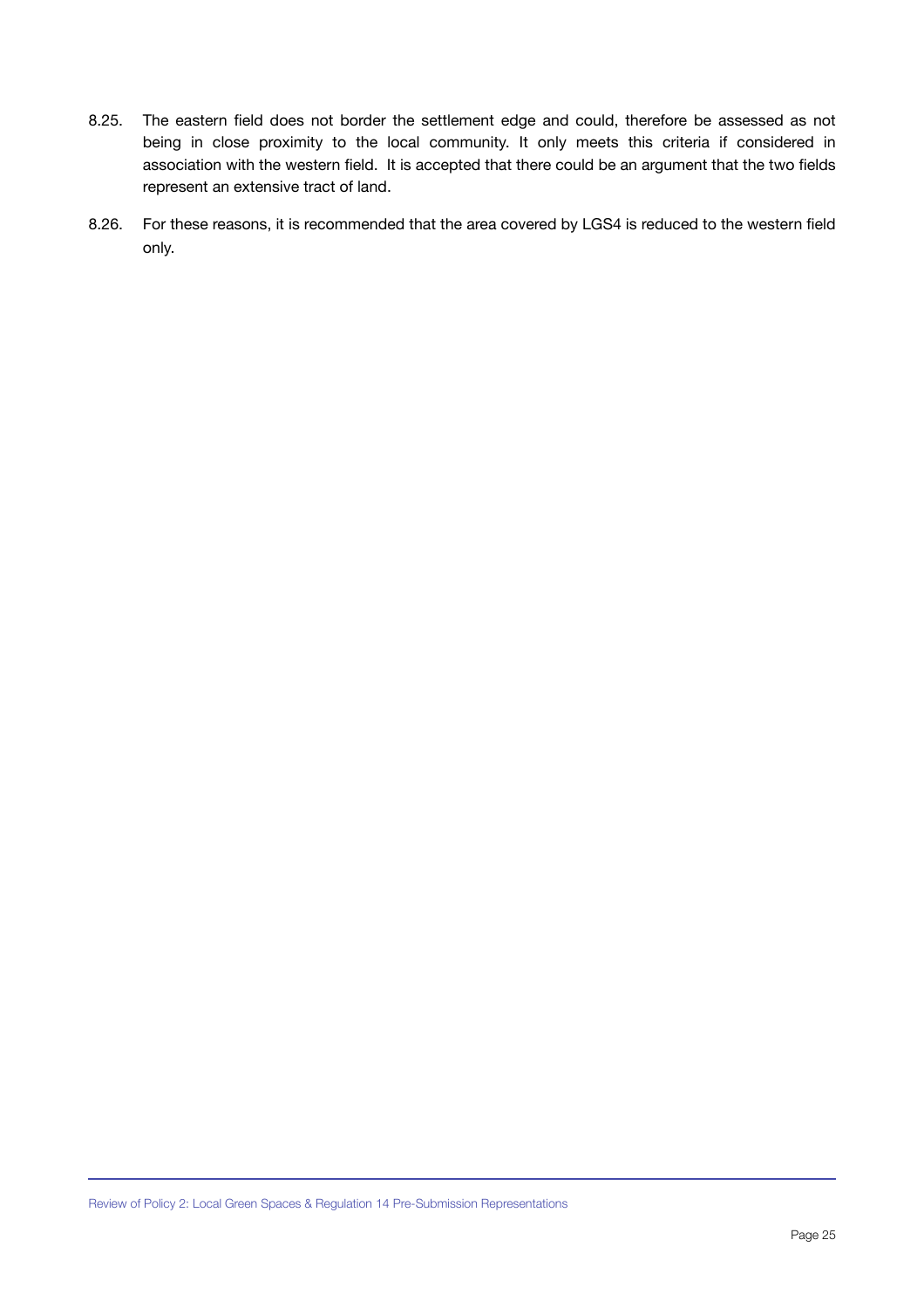

*Figure 4: View Over the Western Field to LGS4 Demonstrating the Proximity of the Land to the* 



*Figure 5: View Over the Eastern Field Proposed for Removal from LGS4*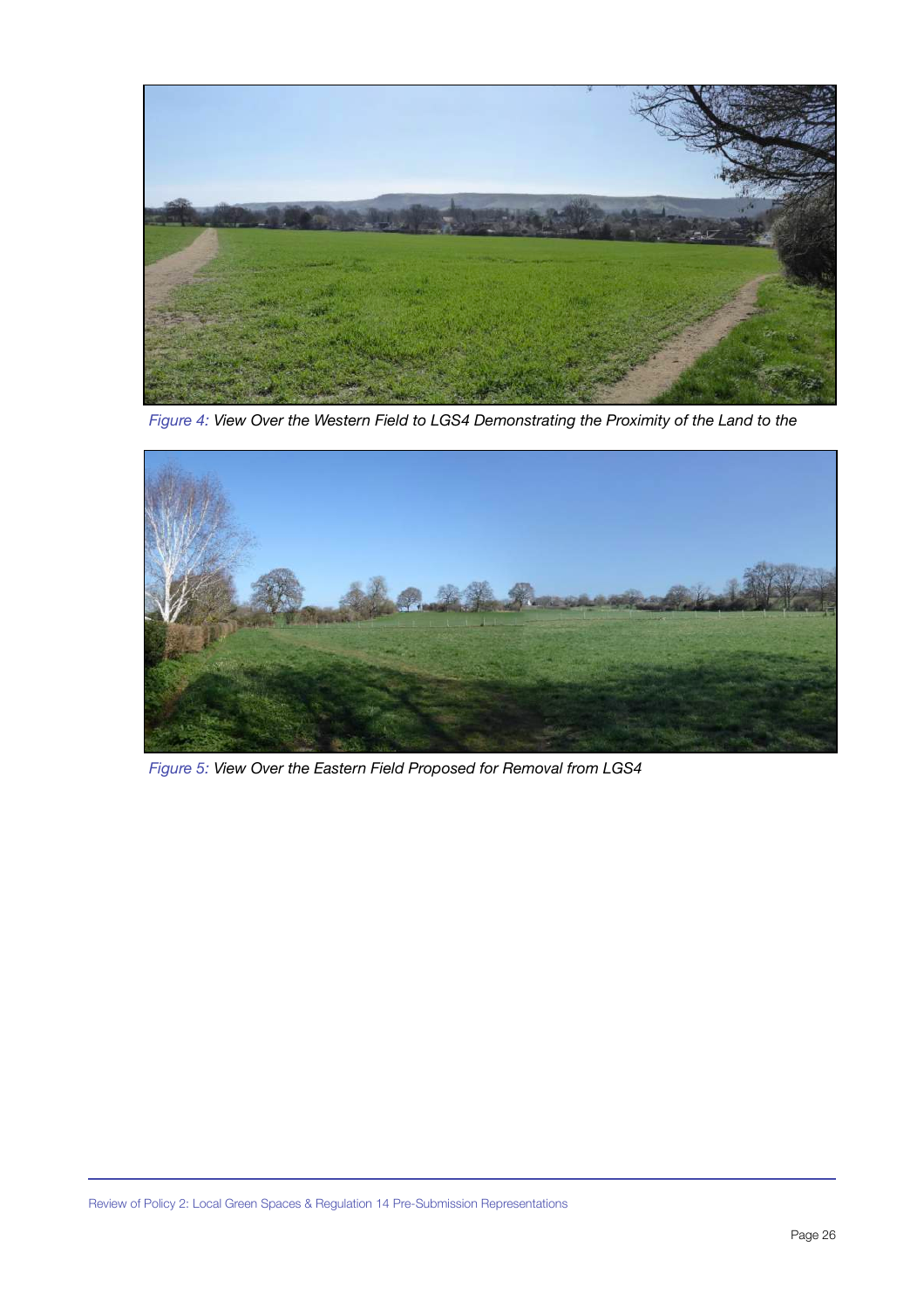#### LGS5: Land at South of Downlands

- 8.27. Representations received received in relation to this LGS which refers to the land forming part of Downsbrook Community College. The representation requests that the designation of the land as an LGS should be reconsidered. The representation does not specifically challenge the criteria based assessment prepared by the Parish in October 2018, but states that there may be a future requirement to increase the capacity of the school to accommodate additional children.
- 8.28. The Parish Council recognises the increasing pressures on our local schools as a consequence of a growing school role. The land at LGS5 is fairly remote from the main built school campus. It is also identified by WSCC as the Downlands Community Field in signage on the land. It is considered unlikely that the land would provide a suitable location for built development, but could be required to provide more accessible grounds in the event that the school does need to expand and so would remain as open land. The land also lies within the South Downs National Park and benefits from the protection afforded by this designation. The LGS designation would not preclude more intensive use of the land for sport.
- 8.29. For these reasons this report concludes that there remains a strong case for designation of LGS5 under Policy 2 of the Neighbourhood Plan.



*Figure 6: Downlands Community Field (LGS5)*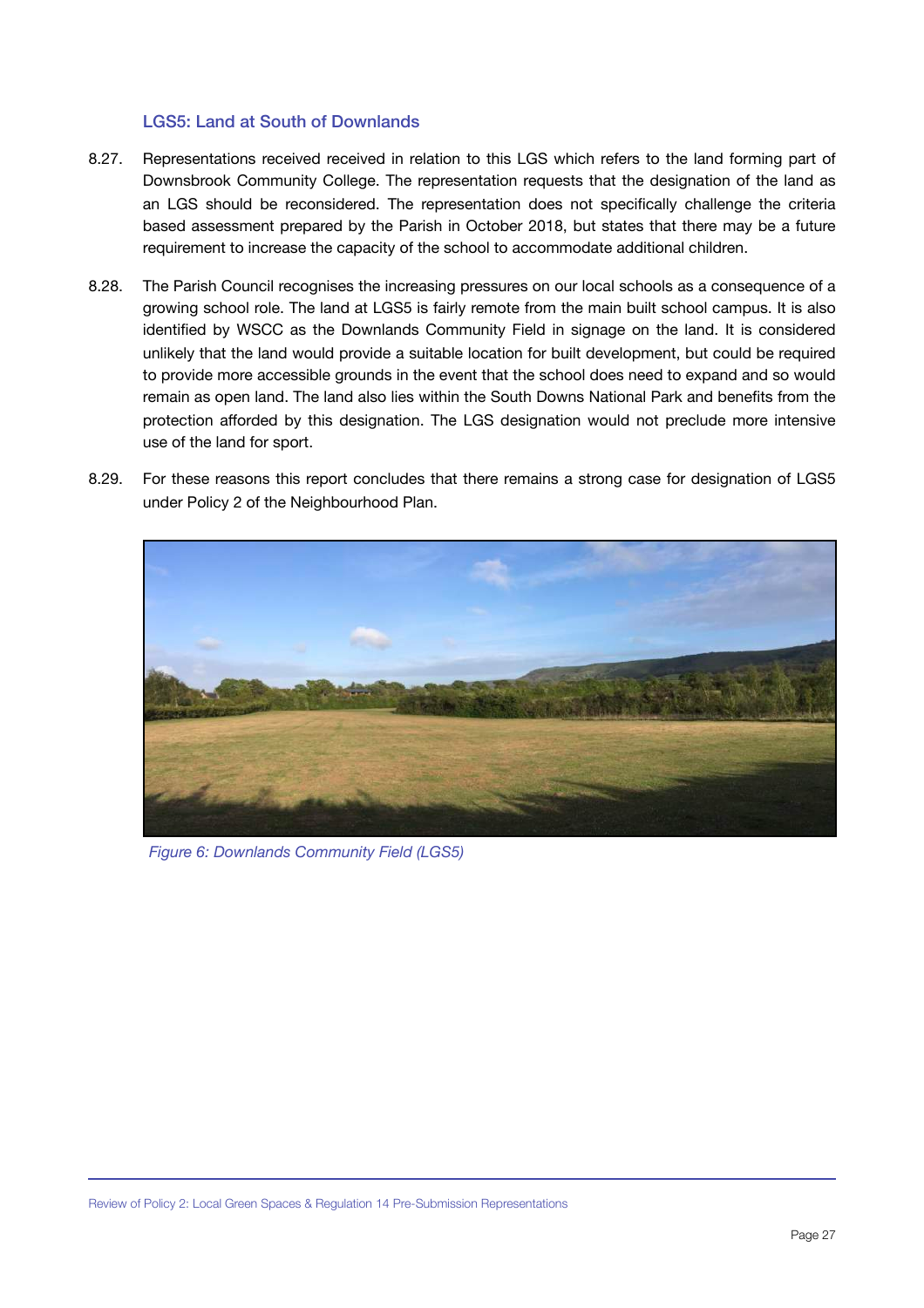#### <span id="page-29-0"></span>**9. SUMMARY OF PROPOSED CHANGES TO POLICY 2: LOCAL GREEN SPACES**

- 9.1. In light of representations received, a review has been undertaken of the following proposed LGS:
	- LGS1: Land to the North of Shepherds Walk;
	- LGS2: Land at the Ham;
	- LGS4: Land to the East of Ockley Lane; and
	- LGS5: Land at South of Downlands.
- 9.2. The Review has determined the following:
	- LGS1: Land to the North of Shepherds Walk no changes proposed.
	- LGS2: Land at the Ham no changes proposed.
	- LGS4: Land to the East of Ockley Lane proposed amendment to include the western parcel only.
	- LGS5: Land at South of Downlands no changes proposed.
- 9.3. It is recommended Policy 2: Local Green Space is updated to read:

Policy 2: Local Green Spaces

The Hassocks Neighbourhood Plan designates the following locations as Local Green Spaces (as shown on the Proposals Map):

- 1. Land to the north of Shepherds Walk (LGS1).
- 2. Land at the Ham (LGS2).
- 3. Land to the south of Clayton Mills (LGS3).
- 4. Land to the east of Ockley Lane Western parcel (LGS4).
- 5. Land at south of Downlands (LGS5).
- 6. Land to the west of the railway line (LGS6).
- 7. Land at Pheasant Field (LGS7).
- 8. Land at Clayton Mills (LGS8).

Development proposals, which conflict with the purpose of this designation, will be resisted in these areas.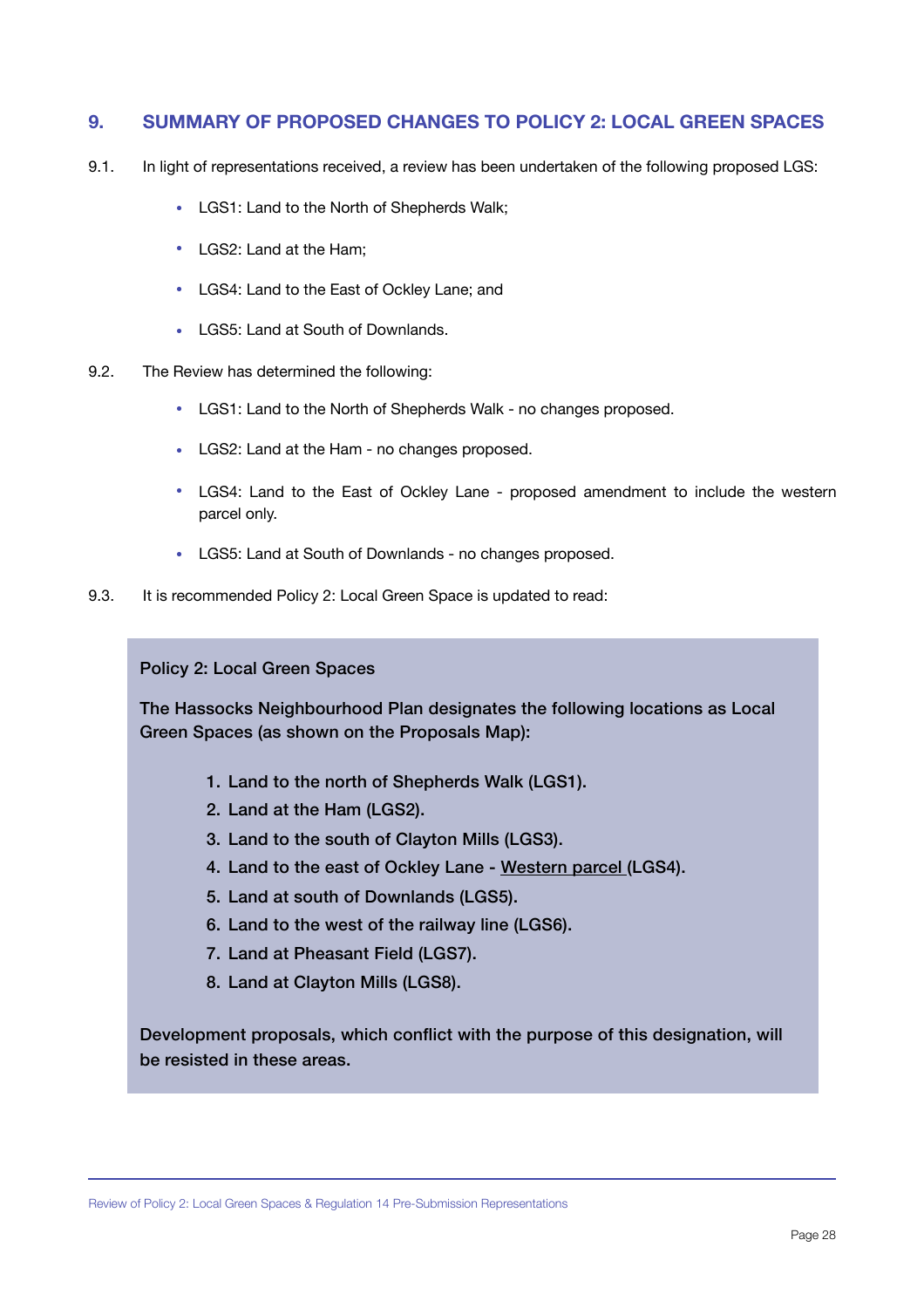- 9.4. In addition, it is recommended the supporting text of Policy 2 is updated to confirm development for open space and/or recreations uses would reflect the purpose of the designation.
- 9.5. The proposed amendments are highlighted on the Proposals Map below.



*Figure 7: Proposed Amendments to the Submission Proposals Map*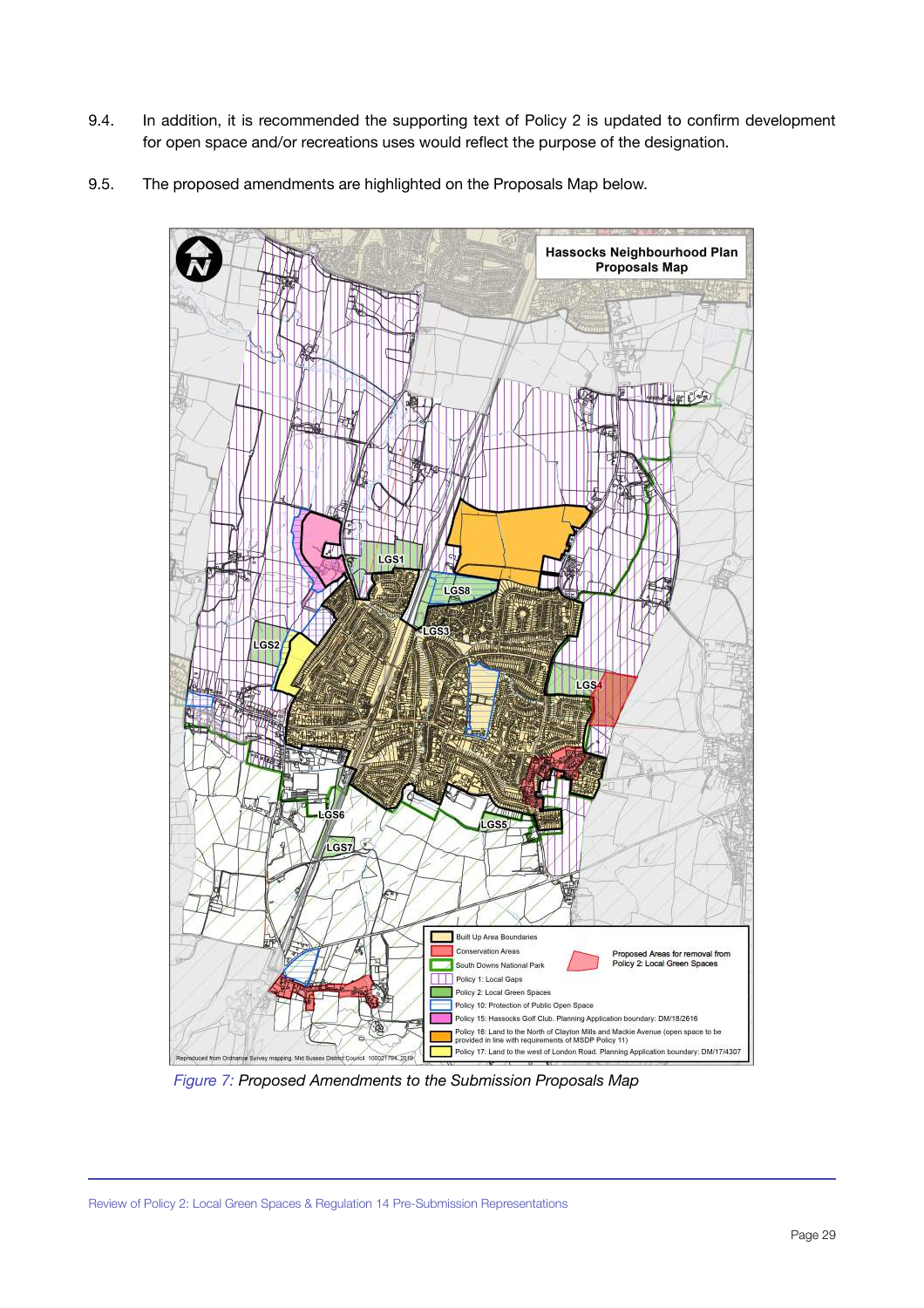## APPENDIX 1

(Minutes of Neighbourhood Plan Working Group meeting: 23 May 2019)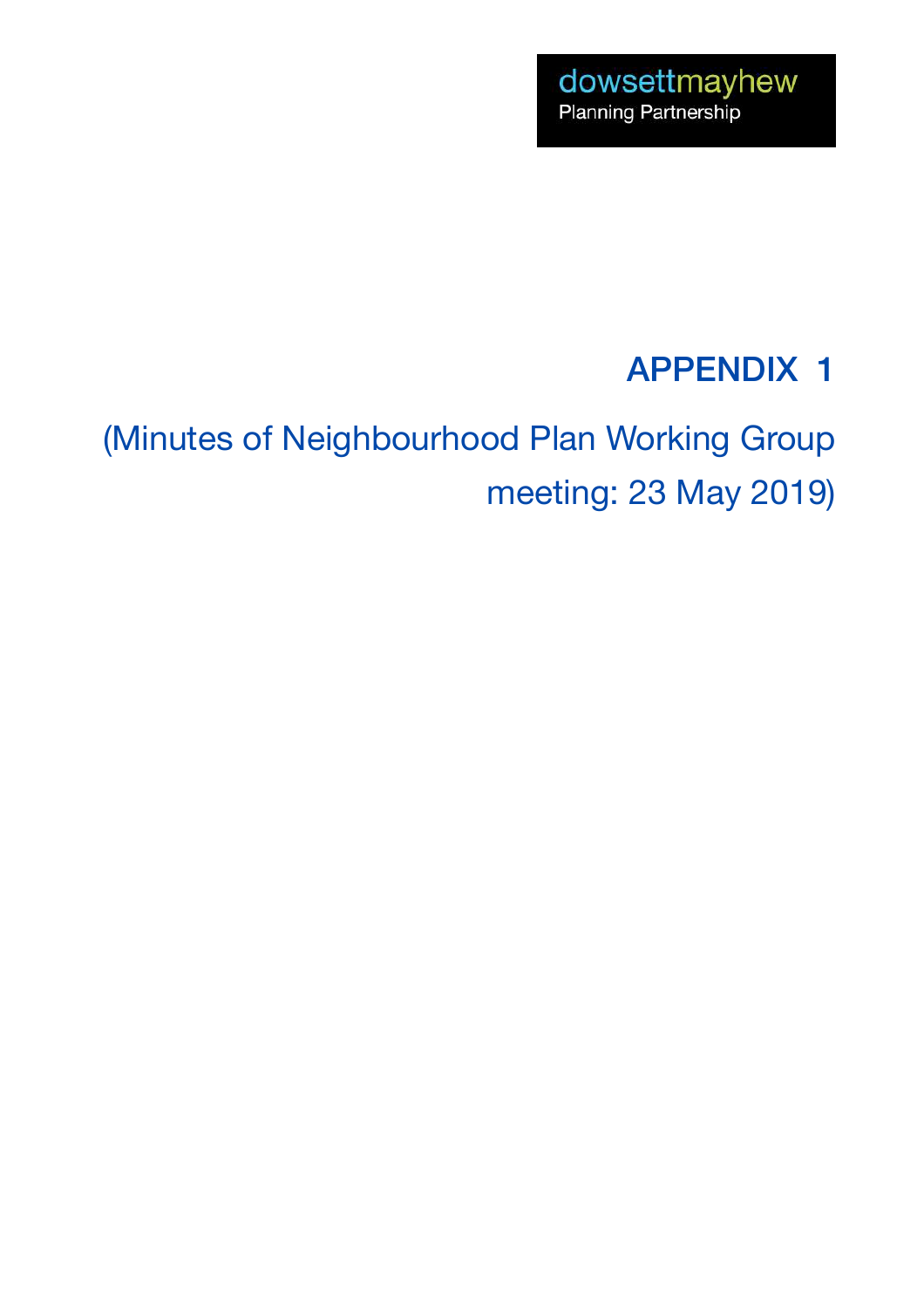### **HASSOCKS PARISH COUNCIL**

### Minutes of the Meeting of the **Neighbourhood Plan Working Group**  on Thursday 23rd May 2019 **at 7.30 pm**  Council Chamber, Parish Centre, Adastra Park, Hassocks.

**Attendees:** Parish Councillors: Bill Hatton (BH), Ian Weir (IW), Nick Owens (NO) and David Hammond (DH)

**Co-opted Members:** Virginia Pullen (VG)

**Dowsett Mayhew Consultants**: Dale Mayhew (DM)

**Parish Clerk:** Ian Cumberworth (IC)

#### **DRAFT MINUTES**

#### **1. ELECTION OF CHAIRMAN**

- 1.1 Parish Clerk (Ian Cumberworth) confirmed expression of interest had been received for the role of Chairman from Bill Hatton. This was seconded by Nick Owens. With no other nominations, Bill Hatton was elected as Chair of the Working Group.
- 1.2 Bill Hatton took the Chair and welcomed David Hammond as a new Member of the Working Group.

#### **2. ELECTION OF VICE CHAIRMAN**

- 2.1 The Parish Clerk (Ian Cumberworth) confirmed that no expressions of interest had been received for this role.
- 2.2 Nick Owens volunteered to take on the role. His nomination was seconded by Bill Hatton. With no other expressions of interest, Nick was duly elected as Vice Chairman.

#### **3. APOLOGIES FOR ABSENCE**

3.1 Apologies received from Frances Gaudencio (FG) and David Withycombe (DW)

#### **4. DISCLOSURE OF INTEREST**

4.1 There were no Declarations of Interest, in light of items on the Agenda.

#### **5. MINUTES**

5.1 The Minutes of the Neighbourhood Plan meeting held on Thursday 25th April 2019 were reviewed. It was noted that the date of the next meeting had been erroneously stated as 6th June 2019, but was in fact 23rd May 2019. Subject to that change, the Minutes were considered, approved and signed by the Chairman.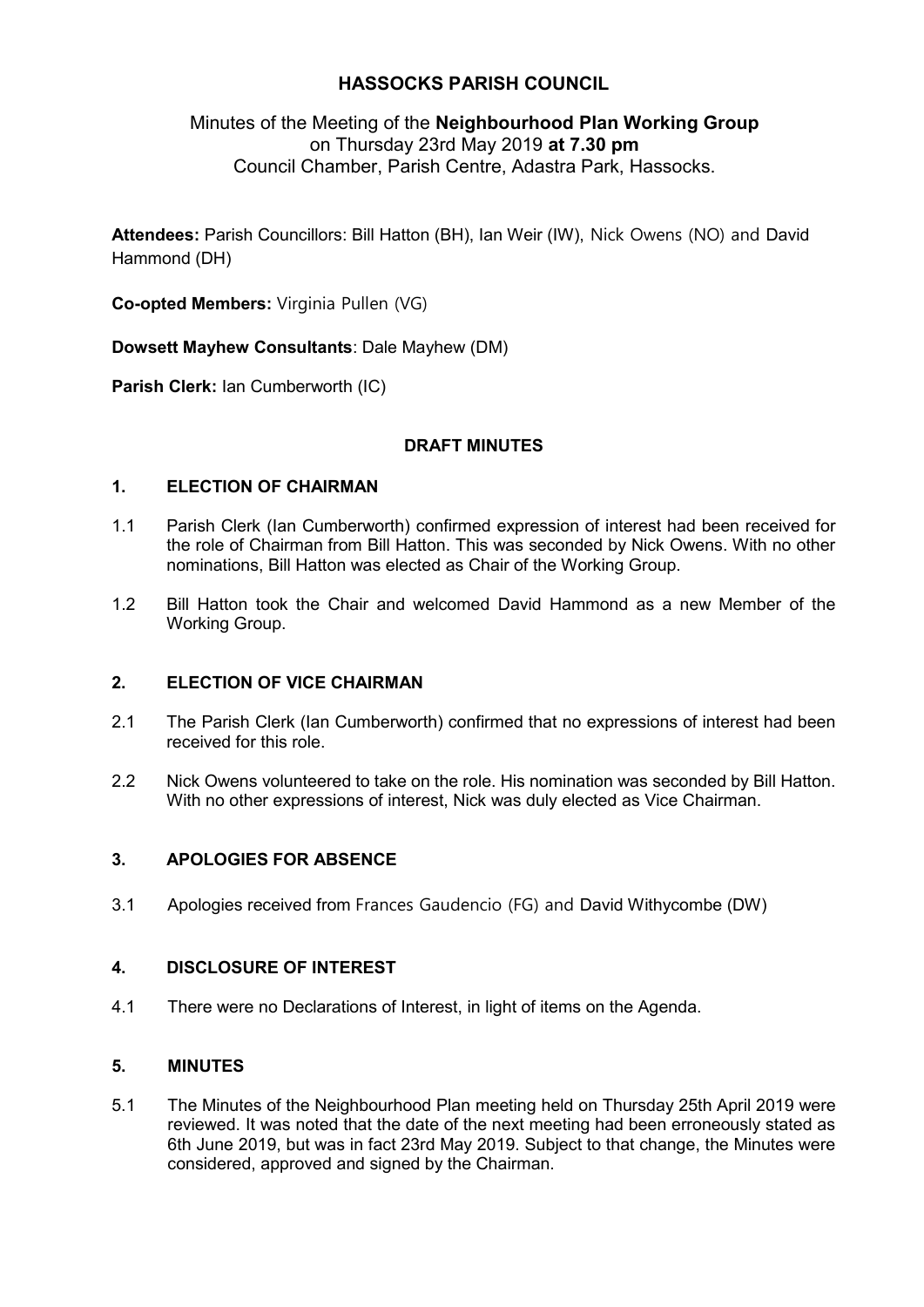#### **6. REPORTS**

- 6.1 DM introduced the Background Paper in respect of Housing Matters that had been previously considered by the NPWG. Members were requested to consider and agree the Background Paper as a finalised document.
- 6.2 NO commented that the final sentence in paragraph 2.3 which indicated notice of the Regulation 14 consultation Neighbourhood Plan had been placed the parish magazine was incorrect. The notice had been placed on the Parish Council website.
- 6.3 NO requested a minor amendment to the opening sentence in paragraph 9.21 of the report to read: *"The sites allocated for housing development within the HNP (comma is deleted) either ('which' is deleted) benefit from planning permission or are allocated for development …"*
- 6.4 Subject to these amendments, Members APPROVED to finalise the Housing Paper as a background document in support of the emerging Neighbourhood Plan.
- 6.5 DM introduced the Background Paper on Local Gaps which had been co-authored by David Withycombe and DOWSETTMAYHEW Planning. This was discussed by Members and it was **RESOLVED** to **APPROVE** this document as a Background Paper in support of the emerging Neighbourhood Plan.
- 6.6 DM introduced the Background Paper on Local Green Space which had been co-authored by David Withycombe and DOWSETTMAYHEW Planning. This was discussed by Members. NO advised that he had understood the application for material deposition on the land identified as Candidate LGS2 (Land at the Ham) had been recently refused by WSCC. DM to review and update LGS paper accordingly.
- 6.7 Subject to the above, Members **RESOLVED** to **APPROVE** the Background Paper in support of the emerging Neighbourhood Plan.
- 6.8 DM summarised the contents of the letter that had been received from The Burnham Partnership dated 22nd May 2019, in respect of submissions regarding Candidate LGS4 (Land to the east of Ockley Lane).
- 6.9 DM explained that the submissions primarily focused on a belief that the emerging Neighbourhood Plan was proposing to identify a narrow strip of land running north-south between the property Streamside, and the rear curtilages of dwellings on Church Mead. DM explained that whilst this belief was understandable, the emerging Neighbourhood Plan did not propose identification of this area as an LGS. It was believed that this misunderstanding had arisen given the annotation of the boundary of the National Park running along this area of land (which gave the impression that the area may have been colourwashed as LGS).
- 6.10 Members reviewed and agreed that it was not intended to identify this area as an LGS in the emerging Regulation 16 Neighbourhood Plan.
- 6.11 DM instructed to respond to the letter from The Burnham Partnership accordingly.
- 6.12 BH noted that the review of the merits of Candidate LGS1 (Land to the north of Shepherds Walk) did not set out a detailed consideration of whether the site would continue to be considered 'demonstrably special' if the landowner resolves to action their stated intent to restrict public access to the area to the extent of the Public Right of Way (PRoW) that runs through the site east-west close to its southern boundary.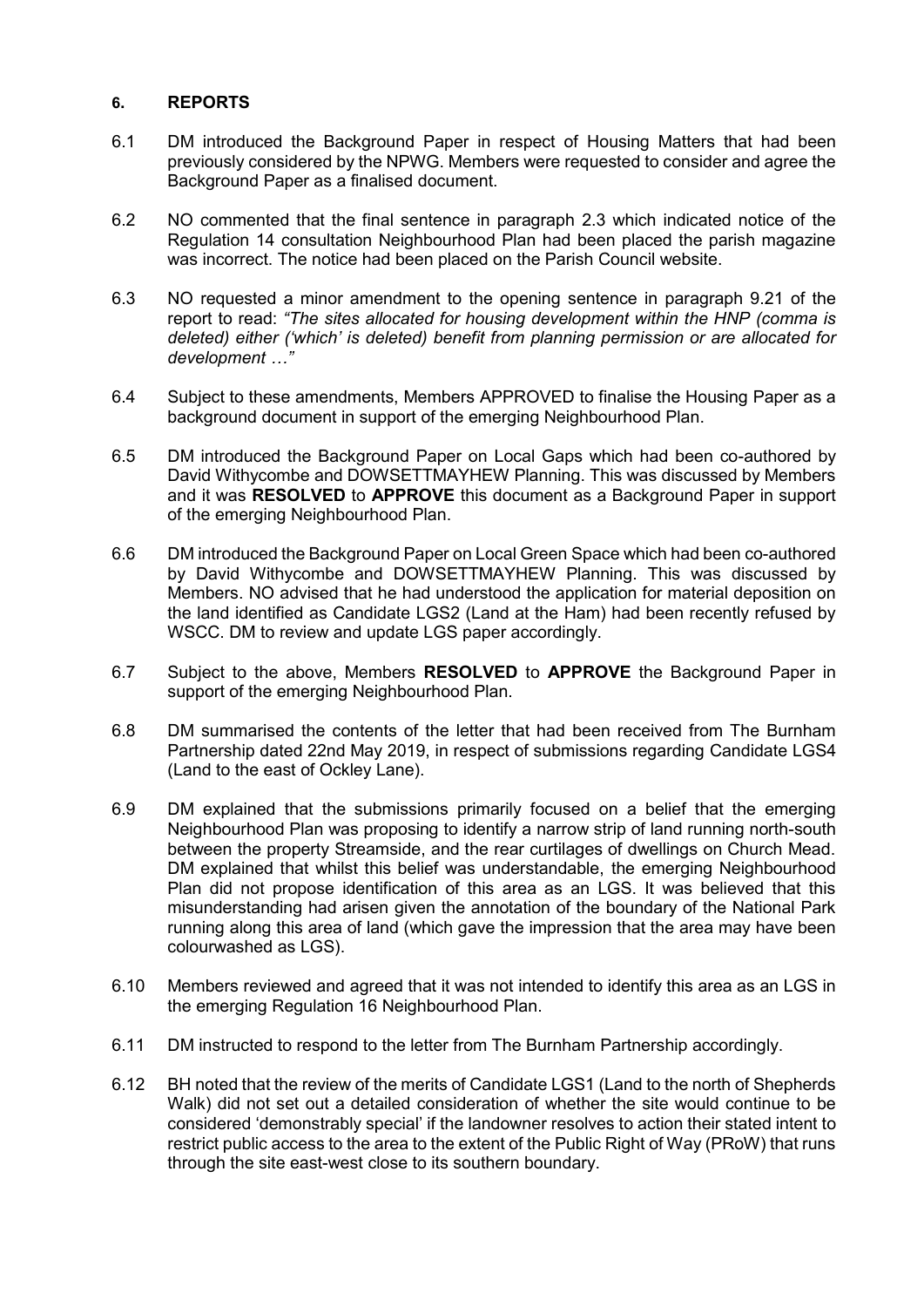- 6.13 BH sought Members views on this issue.
- 6.14 IW considered that the PRoW that runs through the site is critical to the assessment of whether the site is demonstrably special. He opined that the PRoW provides access to the area and enables enjoyment of the character of the land immediately to the north of the PRoW. It is this character, tranquility and appreciation of the area, in close proximity to the community it serves, that renders the area demonstrably special and meritorious of designation as an LGS. He considers that these qualities, and the appreciation of the land would continue even if access were limited to the alignment of the PRoW.
- 6.15 NO commented that the site is close to numerous residential properties in Hassocks, and, via the PRoW, provides access to, and appreciation of, the rural hinterland around the edge of the settlement. In particular, he considers that the land identified as a candidate LGS has a particular, and important, tranquility that underlines its special character. He agreed with IW, that the area would continue to be justified as an LGS if access were limited to the route of the PRoW.
- 6.16 BH noted the submissions with respect to restricting public access to the candidate LGS. He opined that in this eventuality, the existing PRoW enables an appreciation and experience of the entire LGS. That experience of the tranquility and character of the site renders it demonstrably special.
- 6.17 VP noted that the candidate LGS is typically bounded by extensive and mature hedgerows and trees. This includes mature woodland on the railway embankment to the east, as well as green vegetation along the route of the watercourse to the west. She opined that these features contribute to the high quality and valuable character of the candidate LGS. She considers that it has a relatively remote character and is unspoilt. This positively contributes to its tranquility. In her view, the candidate LGS is demonstrably special and in compliance with the tests set out in the NPPF.
- 6.18 In light of discussions, Members considered and agreed that in the eventuality that public access to the site was restricted to the extent of the defined PRoW, the NPWG conclude that the candidate LGS would remain demonstrably special and justified as identification as an LGS having regard to the tests set out in the NPPF.
- 6.19 BH requested that the Minutes of the discussion be presented alongside the LGS Background Paper to provide additional evidence in relation to the consideration of representations received on this point at the Regulation 14 stage.
- 6.20 DM introduced the Submission Version Sustainability Appraisal (incorporating Strategic Environmental Assessment) and the associated Non-Technical Summary.
- 6.21 NO considered that the second bullet point on page 2 of the Non-Technical Summary should be amended to read *"Opportunities listed include opportunities to educate residents (previously spelled 'residence') of the importance of the designated …"*
- 6.22 DM summarised the changes undertaken to the Sustainability Appraisal, including and in particular, reference to the Government's best practice approach to considering 'reasonable alternatives.' DM drew attention to the approach undertaken in the SA to assess three strategy options for the HNP, and how they were tested against the sustainability objectives.
- 6.23 Members considered the two documents and resolved to approve them for the purposes of discussion with MSDC, and to present to the full Parish Council meeting.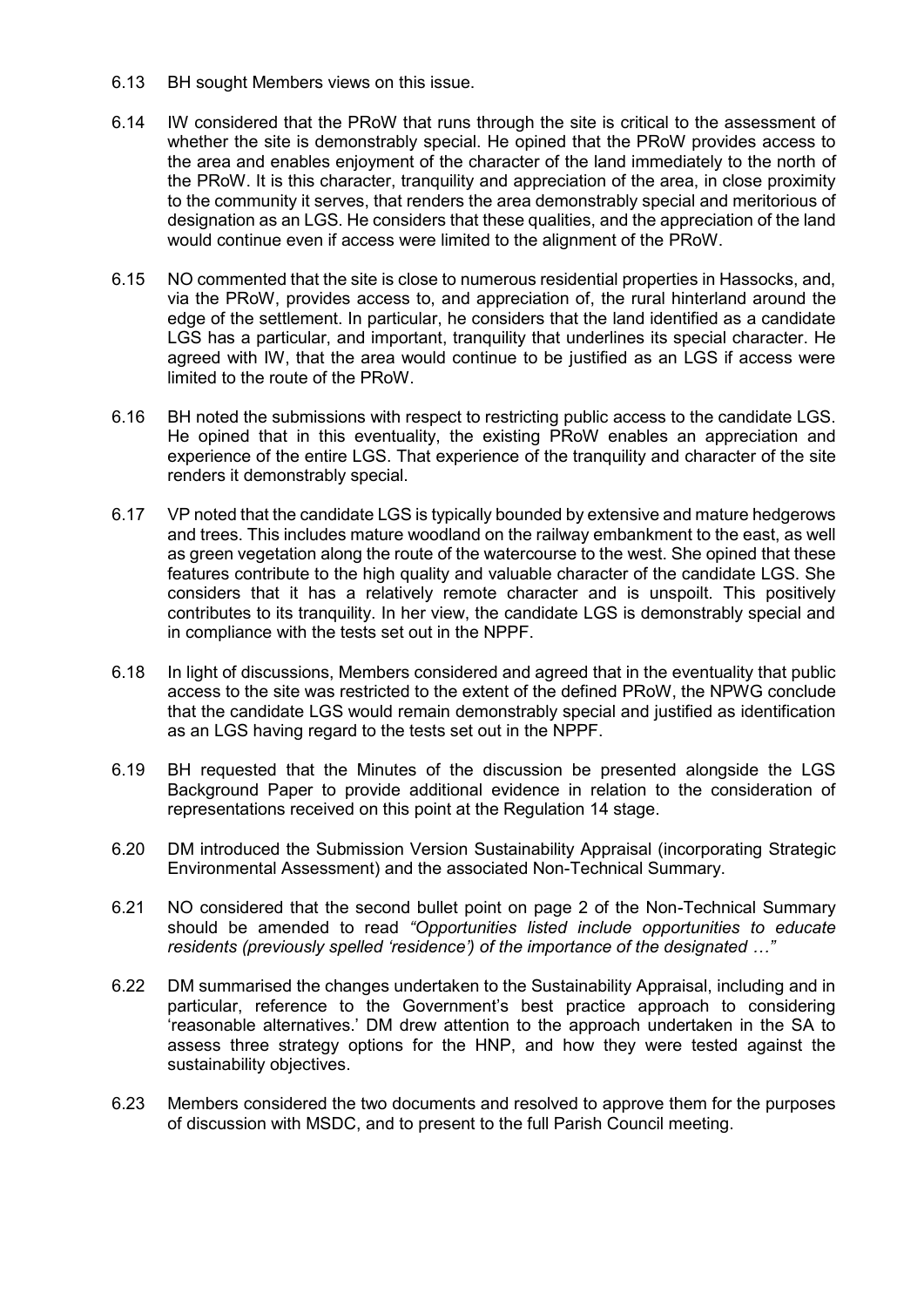#### **DRAFT SUBMISSION NEIGHBOURHOOD PLAN**

- 6.24 DM outlined the draft submission (Regulation 16) version of the Neighbourhood Plan, which had incorporated amendments that had been previously considered and discussed at earlier meetings of the NPWG.
- 6.25 NO submitted a request to consider potential revised wording to Policy 5: Enabling Zero **Carbon**
- 6.26 NO circulated proposed wording of the amended policy and set out his reasoning for the proposed changes.
- 6.27 Members considered the wording requesting clarification of the purpose and intent of a number of aspects.
- 6.28 DM explained the Government's broad position on achieving increased energy efficiency in homes, etc. He also provided some comments on particular aspects of wording of the policy.
- 6.29 In light of the discussions, amendments were proposed, considered and approved to the policy.
- 6.30 It was resolved to insert new text under the subheading Policy 5: Enabling Zero Carbon to read:

*"Global heating is a worldwide threat that requires concerted action to minimise its adverse effects."*

6.31 It was resolved to amend Policy 5 to read:

*"Support will be offered for development proposals that maximise the opportunity to include sustainable design features, providing any adverse local impacts can be made acceptable.*

*All residential development proposals that modify existing buildings (including extensions) should seek to maximise the inclusion of energy-saving measures and renewable energy generation.*

*Planning applications for developments for new dwellings must be accompanied by an Energy Assessment using the standard assessment procedure\* (SAP) to demonstrate how carbon emissions are to be minimised onsite.*

*All new residential development will be required to demonstrate that the net maximum heat energy requirement of the dwelling calculated using the SAP is 15 kWh/m2/year or less \*\*/\*\*\*.*

*Proposals which make provision for charging electric vehicles at each dwelling (where feasible) and on-street; and making parking areas charging ready will be supported.*

*\* For a definition of this process see Part L1 of the Building Regulation.*

*A 15 kWh/m2/year is the German Passivhaus standard. However this policy is not saying that Passivhaus standard should be adopted, as the UK climate is better suited to automated domestic heating and* 

*<sup>\*\*/\*\*\*</sup> A negative value would mean the development is expected to be a net exporter of energy to the grid or to a district heating system.*